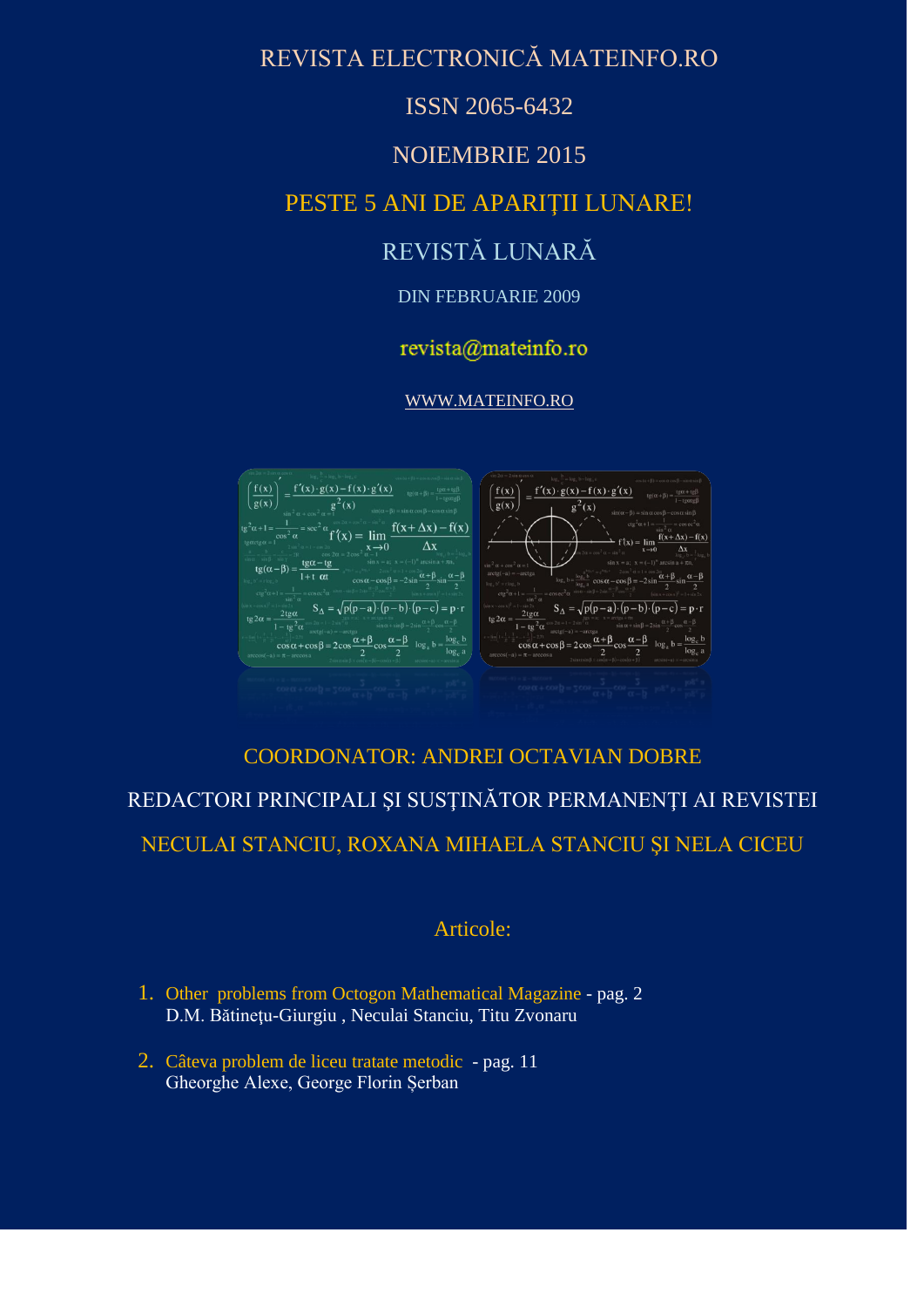**1.Other problems from the Octogon Mathematical Magazine**

## **By D.M. Bătineţu-Giurgiu, National College ''Matei Basarab'', Bucharest, Romania,**

**Neculai Stanciu, ''G. E. Palade'' School, Buzău, Romania and**

**Titu Zvonaru, Comănești, Romania**

**PP. 21959.** If 
$$
a_k > 0
$$
 ( $k = 1, 2, ..., n$ ), then 
$$
\sum_{\text{cyclic}} \frac{a_1 a_2}{a_1 + a_2} \left( \sqrt{\frac{a_1}{a_2}} + \sqrt{\frac{a_2}{a_1}} \right)^2 \ge 2 \sum_{k=1}^n a_k.
$$

Solution. Because 
$$
\left(\sqrt{\frac{a_1}{a_2}} + \sqrt{\frac{a_2}{a_1}}\right)^2 = \frac{(a_1 + a_2)^2}{a_1 a_2}
$$
 we obtain  

$$
\sum_{\text{cyclic}} \frac{a_1 a_2}{a_1 + a_2} \left(\sqrt{\frac{a_1}{a_2}} + \sqrt{\frac{a_2}{a_1}}\right)^2 = \sum_{\text{cyclic}} (a_1 + a_2) = 2 \sum_{k=1}^n a_k
$$
, and we are done.

**PP. 21960.** If 
$$
a_k > 0
$$
 ( $k = 1, 2, ..., n$ ), then 
$$
\sum_{\text{cyclic}} \frac{1}{a_1 + a_2} \left( \sqrt{\frac{a_1}{a_2}} + \sqrt{\frac{a_2}{a_1}} \right)^2 \ge 2 \sum_{k=1}^n \frac{1}{a_k}.
$$

**Solution.** We have

$$
\sum_{\text{cyclic}} \frac{1}{a_1 + a_2} \left( \sqrt{\frac{a_1}{a_2}} + \sqrt{\frac{a_2}{a_1}} \right)^2 = \sum_{\text{cyclic}} \frac{1}{a_1 + a_2} \cdot \frac{(a + a_2)^2}{a_1 a_2} =
$$
  
= 
$$
\sum_{\text{cyclic}} \frac{a_1 + a_2}{a_1 a_2} = \sum_{\text{cyclic}} \left( \frac{1}{a_1} + \frac{1}{a_2} \right) = 2 \sum_{k=1}^n \frac{1}{a_k}
$$
, and we are done.

**PP. 21993.** If 
$$
x, y, z, t > 0
$$
, then  $\left(\frac{x^2}{y} + \frac{y^2}{x}\right)\left(\frac{z^2}{t} + \frac{t^2}{z}\right) \ge 2(xz + yt)$ .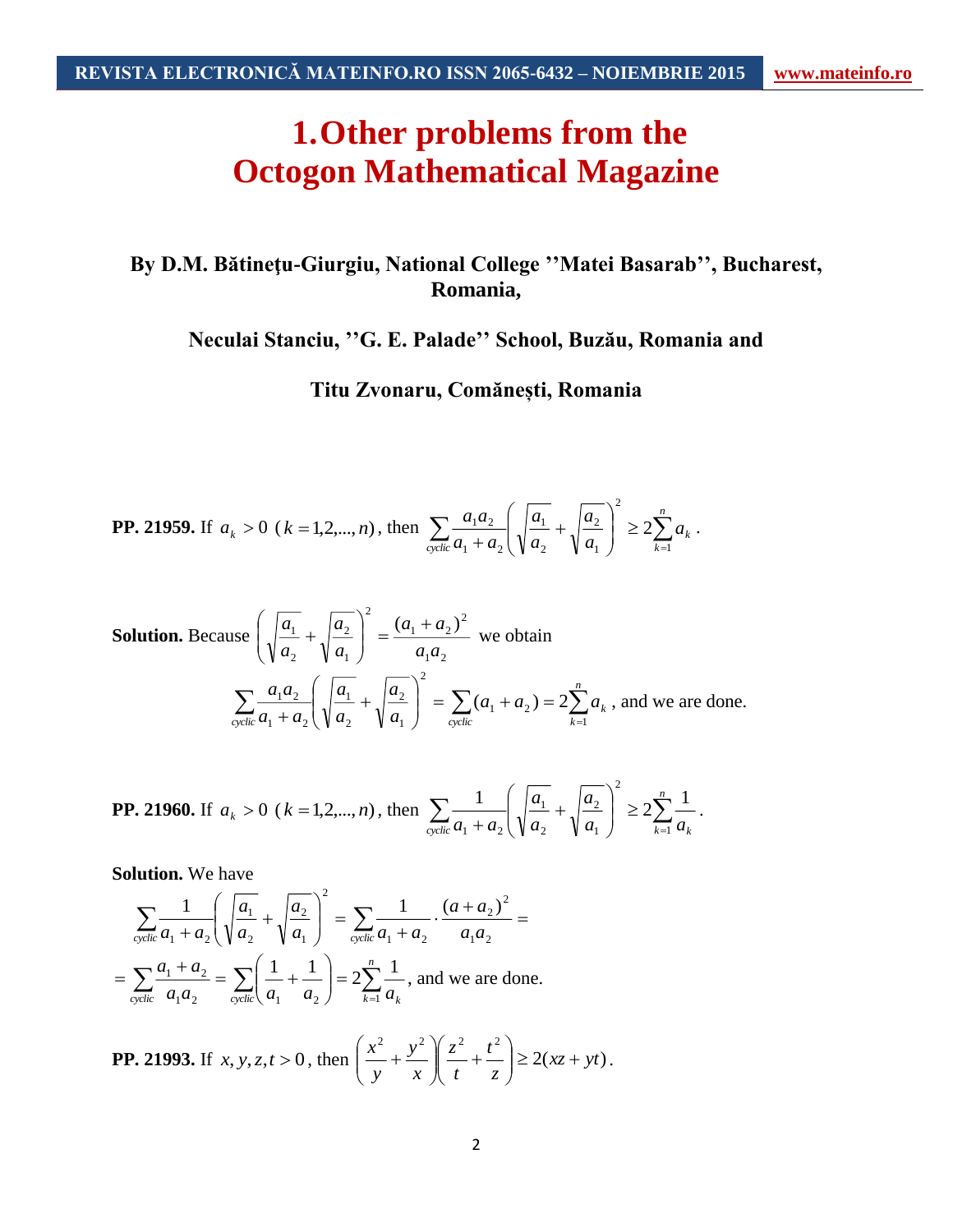**Solution.** By symmetry we can assume  $x \geq y$  and  $z \leq t$ .

Since 
$$
\frac{x^2}{y} + \frac{y^2}{x} \ge \frac{(x+y)^2}{x+y} = x+y
$$
 and  $\frac{z^2}{t} + \frac{t^2}{z} \ge z+t$  it suffices to prove that  
\n $(x+y)(z+t) \ge 2(xz+yt) \Leftrightarrow xt - xz + yz - yt \ge 0$   
\n $\Leftrightarrow x(t-z) - y(t-z) \ge 0 \Leftrightarrow (x-y)(t-z) \ge 0$ , and we are done.

**PP. 22007.** If 
$$
a, b, c > 0
$$
, then 
$$
\sum \frac{ac(b+c)}{\sqrt{(a^2+b^2)(a^2+c^2)}} \le a+b+c.
$$

**Solution.** Applying C-B-S inequality we have

$$
(a2 + b2)(c2 + a2) \ge (ac + ab)2.
$$

Then

$$
\sum \frac{ac(b+c)}{\sqrt{(a^2+b^2)(a^2+c^2)}} \le \sum \frac{ac(b+c)}{a(b+c)} = \sum a = a+b+c.
$$

The proof is complete.

**PP. 22059.** If 
$$
x, y, z > 0
$$
, then  $(\sum x^2)^2 + xyz \sum x \ge (\sum xy)^2 + \sum x^2 y^2$ .

**Solution.** The given inequality is written successively

 $(\sum x^2)^2 + xyz\sum x \ge (\sum xy)^2 + \sum x^2y^2$  $\Leftrightarrow$   $\sum x^4 + 2\sum x^2y^2 + xyz\sum x \ge \sum x^2y^2 + 2xyz\sum x + \sum x^2y^2$  $\Leftrightarrow$   $\sum x^4 \geq xyz \sum x$ , which yields by applying the inequality  $\sum a^2 \ge \sum ab$  for two times (first for  $x^2$ ,  $y^2$ ,  $z^2$  and second for *xy*, *yz*, *zx*). The proof is complete.

**PP. 22072.** In all triangle *ABC* holds 
$$
\sum \frac{m_b - m_c}{(m_a + m_b)(2\sin^2 A + 2\sin^2 B - \sin^2 C)} \ge 0.
$$

**Solution.** We have  $2\sin^2 A + 2\sin^2 B - \sin^2 C = \frac{1}{4R^2}(2a^2 + 2b^2 - c^2) = \frac{mc}{R^2}$ 2 2 2  $m_c^2$ 2  $2^2 A + 2\sin^2 B - \sin^2 C = \frac{1}{4R^2}(2a^2 + 2b^2 - c^2)$  $2\sin^2 A + 2\sin^2 B - \sin^2 C = \frac{1}{2}$ *R*  $a^2 + 2b^2 - c^2 = \frac{m}{2}$ *R*  $A + 2\sin^2 B - \sin^2 C = \frac{1}{1} (2a^2 + 2b^2 - c^2) = \frac{m_c}{1}$ .

Denoting  $x = m_a$ ,  $y = m_b$ ,  $z = m_c$ ,  $x$ ,  $y$ ,  $z > 0$ , the inequality to prove becomes successively

$$
\frac{y-z}{z^2(x+y)} + \frac{z-x}{x^2(y+z)} + \frac{x-y}{y^2(z+x)} \ge 0
$$
  
\n
$$
\Leftrightarrow x^2 y^2 (y^2 - z^2)(z+x) + y^2 z^2 (z^2 - x^2)(x+y) + z^2 x^2 (x^2 - y^2)(y+z) \ge 0
$$
  
\n
$$
\Leftrightarrow x^2 y^4 z + x^3 y^4 - x^2 y^2 z^3 - x^3 y^2 z^2 + xy^2 z^4 + y^3 z^4 - x^3 y^2 z^2 - x^2 y^3 z^2 + x^4 y^2 + x^4 z^3 - x^2 y^3 z^2 - x^2 y^2 z^3 \ge 0
$$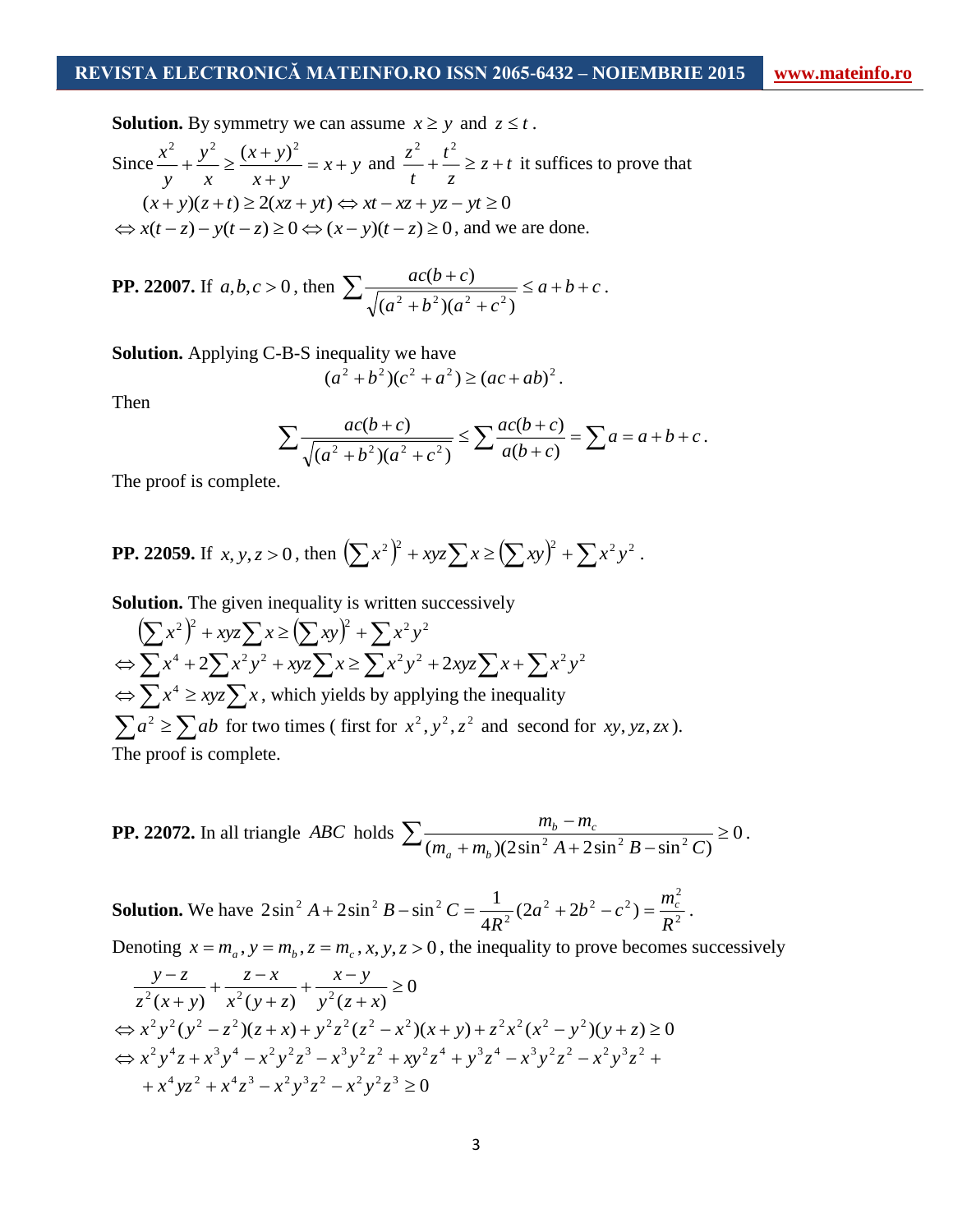$\lambda$ 2

 $\Rightarrow x^2z(y^2 - xz)^2 + xy^2(z^2 - xy)^2 + yz^2(x^2 - yz)^2 \ge 0$ , true and we are done.

**PP. 22082.** If 
$$
a, b, c > 0
$$
, then  $\frac{3}{2} + \sum \frac{ab}{a^2 + b^2} \ge \frac{(\sum a)^2}{\sum a^2}$ .

**Solution.** Applying the inequality of Harald Brergström we obtain

$$
\frac{3}{2} + \sum \frac{ab}{a^2 + b^2} = \sum \left(\frac{1}{2} + \frac{ab}{a^2 + b^2}\right) = \frac{1}{2} \sum \frac{(a+b)^2}{a^2 + b^2} \ge \frac{1}{2} \cdot \frac{\left(\sum (a+b)\right)^2}{\sum (a^2 + b^2)} = \frac{4\left(\sum a\right)^2}{2 \cdot 2 \sum a^2} = \frac{\left(\sum a\right)^2}{\sum a^2}.
$$

The proof is complete.

**PP. 22133.** If  $F_n$  denote the *n* th Fibonacci number, then

$$
\frac{F_{n+2}}{F_{n-1}^2} + \frac{1}{F_n} + \frac{1}{F_{n+1}} \ge \frac{9}{F_{n+2}} \text{ for all } n \ge 1.
$$

**Solution.** Since

$$
\frac{1}{F_n} + \frac{1}{F_{n+1}} \ge \frac{4}{F_n + F_{n+1}} = \frac{4}{F_{n+2}}, \text{ it remains to show that}
$$
\n
$$
\frac{F_{n+2}}{F_{n-1}^2} + \frac{4}{F_{n+2}} \ge \frac{9}{F_{n+2}} \Leftrightarrow \frac{F_{n+2}}{F_{n-1}^2} \ge \frac{5}{F_{n+2}} \Leftrightarrow F_{n+2}^2 \ge 5F_{n-1}^2, (1).
$$

We prove  $(1)$  by mathematical induction

For  $n = 1$ , we have  $9 > 5 \cdot 1$ , true, for  $n = 2$  we have  $25 > 5 \cdot 1$ , true. We assume that  $F_{n+2}^2 \ge 5F_{n-2}^2$  $F_{n+2}^2 \ge 5F_{n-1}^2$  and we must to prove that  $F_{n+3}^2 \ge 5F_n^2$ . We have

$$
F_{n+3}^2 = (F_{n+2} + F_{n+1})^2 = (F_{n+1} + F_n + F_n + F_{n-1})^2 = (F_n + F_{n-1} + F_n + F_n + F_{n-1})^2 =
$$
  
=  $(3F_n + 2F_{n-1})^2 \ge 9F_n^2 > 5F_n^2$ , and we are done.

**PP. 22137.** If  $x, y > 0$  and  $x \neq y$ , then

$$
\left(\frac{(x+y)xy}{(x-y)^2} + x + y\right)\left(\frac{x+y}{(x-y)^2} + \frac{1}{x} + \frac{1}{y}\right) \ge \frac{81xy}{(x+y)^2}.
$$

**Solution.** After some algebra the given inequality is successively equivalent to

$$
(x+y)^2(x^2 - xy + y^2) \ge 9xy(x-y)^2 \Leftrightarrow (x+y)(x^3 + y^3) \ge 9xy(x-y)^2
$$
  

$$
\Leftrightarrow x^4 - 8x^3y + 18x^2y^2 - 8xy^3 + y^4 \ge 0 \Leftrightarrow (x^2 + y^2 - 4xy)^2 \ge 0
$$
, and we are done.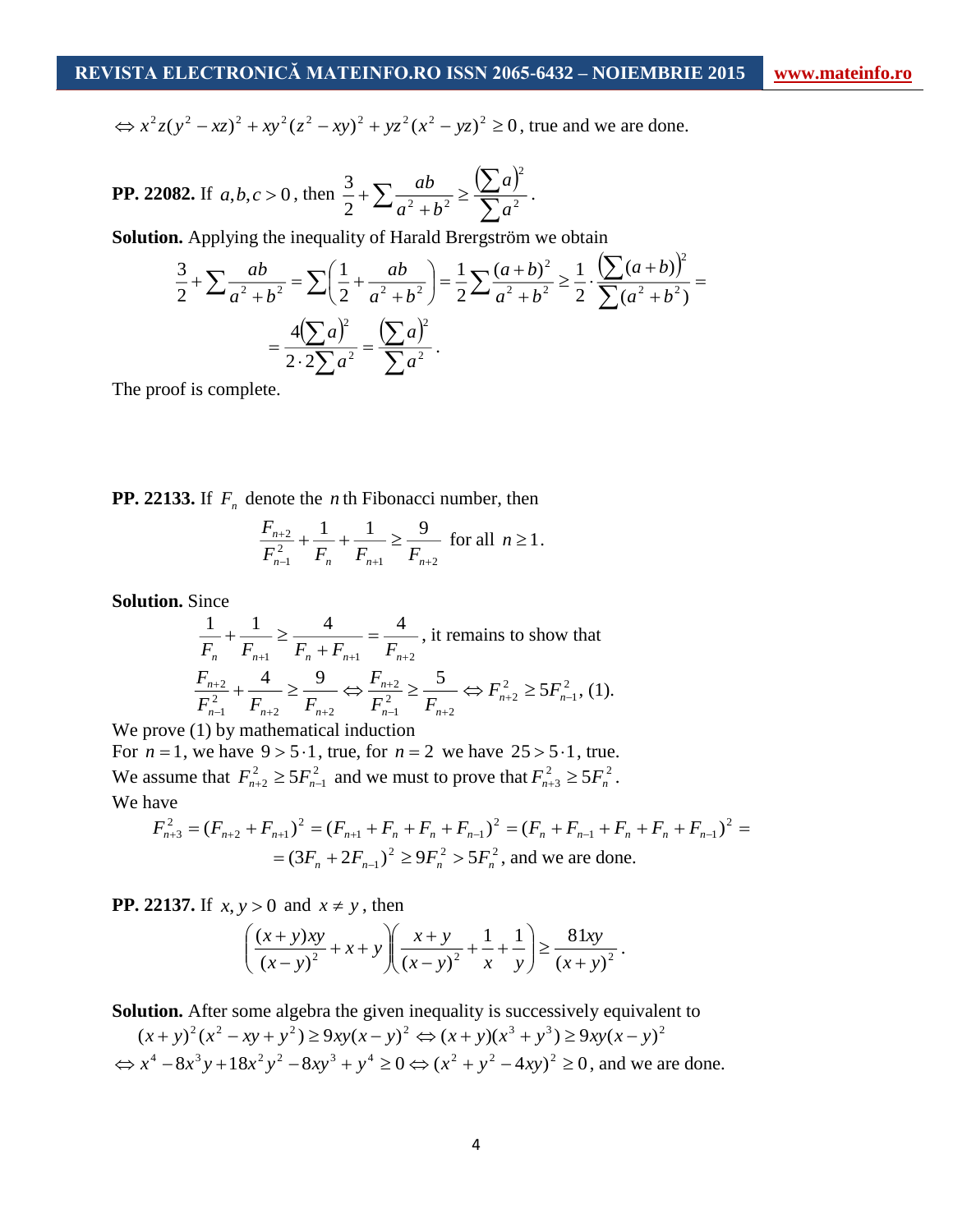**Solution.** By C-B-S inequality we obtain  $(c + \sqrt{ab})^2 \le (c + a)(c + b)$ .

Because 
$$
\sum \frac{a}{s-a} = \frac{2(2R-r)}{r}, \text{ we have}
$$

$$
\sum \frac{(c+\sqrt{ab})^2}{(b+c-a)(a+c)} \le \sum \frac{b+c}{b+c-a} = \sum \frac{b+c-a+a}{b+c-a} = 3 + \frac{1}{2} \sum \frac{a}{s-a} =
$$

$$
= 3 + \frac{2R-r}{r} = \frac{2(R+r)}{r}.
$$

**PP. 22180.** If 
$$
a, b, c > 0
$$
, then  
\n
$$
\left(\sum a^2 b^2 \left(\sum \frac{1}{a^2 b^2}\right) \left(\sum a^3 \left(\sum \frac{1}{a^3}\right) \ge \left(\sum a^2 \left(\sum \frac{1}{a^2}\right) \left(\sum a\right) \left(\sum \frac{1}{a}\right)\right)\right)
$$

**Solution.** Using the inequality  $x^2 + y^2 + z^2 \geq xy + yz + zx$  we have

$$
\left(\sum a^{2}b^{2}\right)\left(\sum \frac{1}{a^{2}b^{2}}\right) = 3 + \frac{a^{2}}{c^{2}} + \frac{b^{2}}{a^{2}} + \frac{c^{2}}{b^{2}} + \frac{c^{2}}{a^{2}} + \frac{a^{2}}{b^{2}} \ge
$$
  
\n
$$
\ge 3 + \frac{a}{c} \cdot \frac{b}{a} + \frac{b}{a} \cdot \frac{c}{b} + \frac{c}{b} \cdot \frac{a}{c} + \frac{b}{c} \cdot \frac{c}{a} + \frac{a}{a} \cdot \frac{b}{b} + \frac{b}{c} \ge 3 + \sum \frac{a}{b} + \sum \frac{a}{c} = \left(\sum a\right)\left(\sum \frac{1}{a}\right), \text{ i.e.}
$$
  
\n
$$
\left(\sum a^{2}b^{2}\right)\left(\sum \frac{1}{a^{2}b^{2}}\right) \ge \left(\sum a\right)\left(\sum \frac{1}{a}\right) \qquad (1)
$$

Also we have

$$
\left(\sum a^3 \left(\sum \frac{1}{a^3}\right) = 3 + \sum \frac{a^3 + b^3}{c^3} \text{ and } \left(\sum a^2 \left(\sum \frac{1}{a^2}\right) = 3 + \sum \frac{a^2 + b^2}{c^2} \right).
$$

We can write

$$
\sum \frac{a^3 + b^3}{c^3} - \sum \frac{a^2 + b^2}{c^2} = \sum \frac{a^3 - a^2c + b^3 - b^2c}{c^3} = \sum \frac{a^2(a-c)}{c^3} + \sum \frac{b^2(b-c)}{c^3} =
$$

$$
= \sum \frac{a^2(a-c)}{c^3} + \sum \frac{c^2(c-a)}{a^3} = \sum \frac{a^5(a-c) + c^5(c-a)}{a^3c^3} =
$$

 $\frac{(a-c)(a^3-c^3)}{a} \ge 0$ 3 3 5 5  $=\sum \frac{(a-c)(a^2-c^2)}{a^3c^3} \ge 0$ , which yields that  $\left(\sum a^3\right)\left(\sum \frac{1}{a^3}\right) \ge \left(\sum a^2\right)\left(\sum \frac{1}{a^2}\right)$  $\left(\sum_{n=1}^{n} \right)$ l  $\geq (\sum a^2)$ J  $\left(\sum_{i=2}^{n} \right)$  $\sum a^3 \left(\sum \frac{1}{a^3}\right) \ge \left(\sum a^2\right)\left(\sum \frac{1}{a^2}\right)$ 3  $_3$  $\sqrt{1}$ ,  $\sqrt{2}$   $_2$  $\sqrt{2}$   $_1$ *a a*  $a^3 \left( \sum_{a^3} \right) \ge \left( \sum a^2 \right) \left( \sum_{a^2} \right)$  (2)

Multiplying (1) and (2) we obtain the desired result.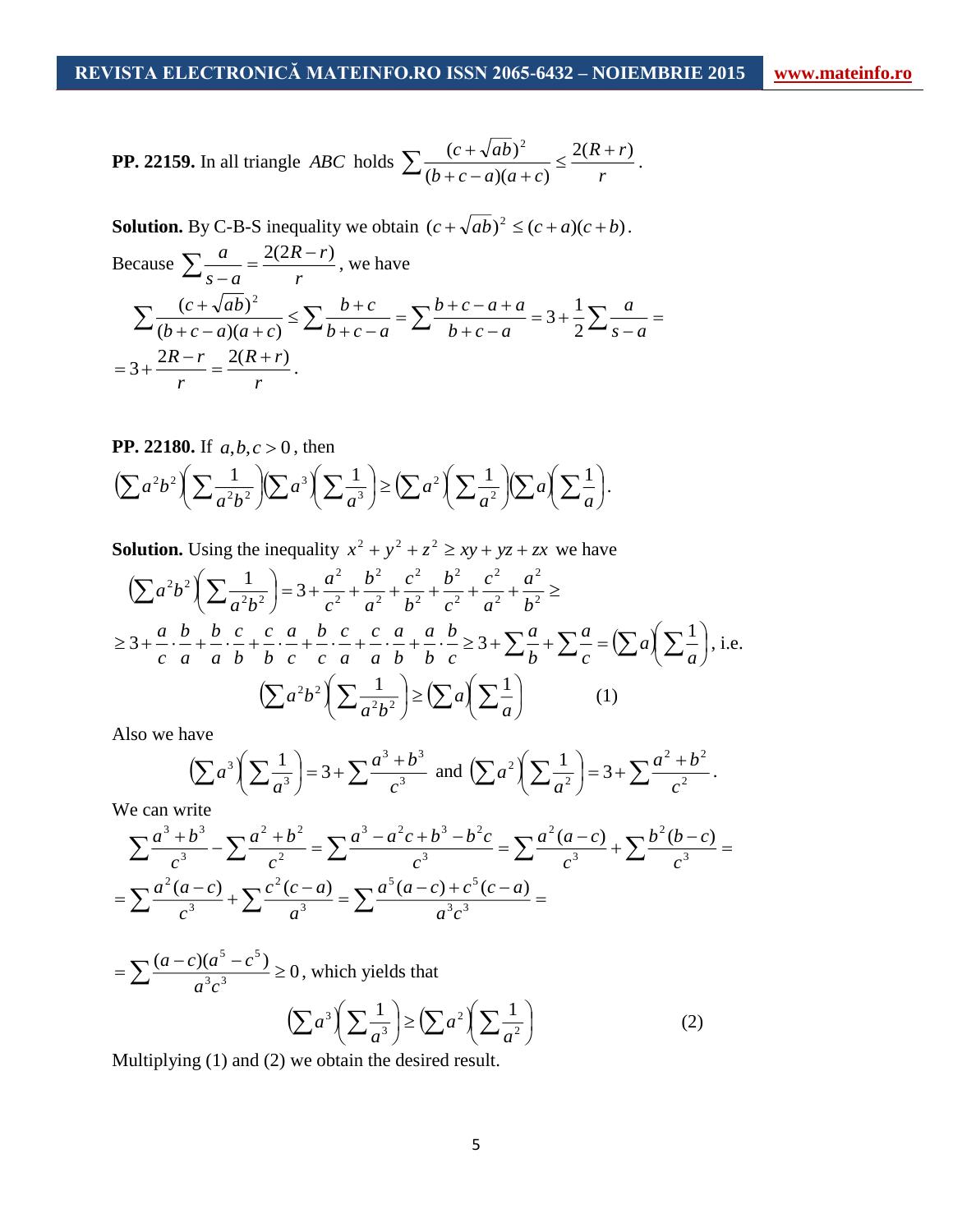**PP. 22188.** In all triangle *ABC* holds  $\left[ (a+b+2c) \le \frac{23(18-17)}{27R^2} \right]$  $3 \times 2$   $2 \times 2$   $2 \times 2$ 27  $(a+b+2c) \leq \frac{2s^3(s^2+r^2+2rR)}{27R^2r^2}$  $\prod (a+b+2c) \leq \frac{2s^3(s^2+r^2+2rR)^2}{27R^2c^2}.$ 

**Solution.** By AM-GM inequality we have 
$$
\Pi (a+b+2c) \le \left(\frac{4(a+b+c)}{3}\right)^3 = \frac{64 \cdot 8s^3}{27}
$$
.  
\nSince  $s^2 + r^2 + 2Rr = s^2 + r^2 + 4Rr - 2Rr = ab + bc + ca - \frac{abc}{2s} =$   
\n
$$
= \frac{(ab+bc+ca)(a+b+c) - abc}{2s} = \frac{(a+b)(b+c)(c+a)}{2s},
$$

we have to prove that

$$
\frac{64 \cdot 8s^3}{27} \le \frac{2s^3 \cdot \frac{(a+b)^2 (b+c)^2 (c+a)^2}{4s^2}}{27R^2 r^2} \Leftrightarrow 64R^2 r^2 \cdot 4 \le \frac{(a+b)^2 (b+c)^2 ((c+a)^2)}{4s^2}
$$
  
\n
$$
\Leftrightarrow (4Rrs)^2 \cdot 64 \le (a+b)^2 (b+c)^2 (c+a)^2 \Leftrightarrow (a+b)(b+c)(c+a) \ge 8abc,
$$
  
\ni.e. Cesaro's inequality. The proof is complete.

**PP. 22193.** In all triangle *ABC* holds 
$$
\left(\sum \sqrt[3]{m_a^2 m_b}\right)^2 \le 4s^2 - 3r^2 - 12Rr
$$
.

**Solution.** We use AM-GM inequality, the inequality  $4m_a m_b \leq 2c^2 + ab$  and well-knows formulas

$$
\sum m_a^2 = \frac{3}{4} \sum a^2 , \sum a^2 = 2(s^2 - r^2 - 4Rr) , \sum ab = s^2 + r^2 + 4Rr ,
$$

we obtain

$$
\left(\sum \sqrt[3]{m_a^2 m_b}\right)^2 \le \left(\sum \frac{m_a + m_a + m_b}{3}\right)^2 = \left(\sum m_a\right)^2 =
$$
  
=  $\sum m_a^2 + \frac{1}{2} \sum 4m_a m_b \le \frac{3}{4} \sum a^2 + \frac{1}{2} \sum (2c^2 + ab) =$   
=  $\frac{3}{2} (s^2 - r^2 - 4Rr) + \frac{1}{2} (4s^2 - 4r^2 - 16Rr + s^2 + r^2 + 4Rr) =$   
=  $4s^2 - 3r^2 - 12Rr$ ,

and we are done.

**PP. 22197.** In all triangle *ABC* holds  $1) \sum m_a m_b \leq \frac{1}{4} (5s^2 - 3r^2 - 12Rr)$  $\sum m_a m_b \leq \frac{1}{4} (5s^2 - 3r^2 - 12Rr)$ ;  $2)\left(\sum m_a\right)^2 \leq 4s^2 - 3r^2 - 12Rr$ .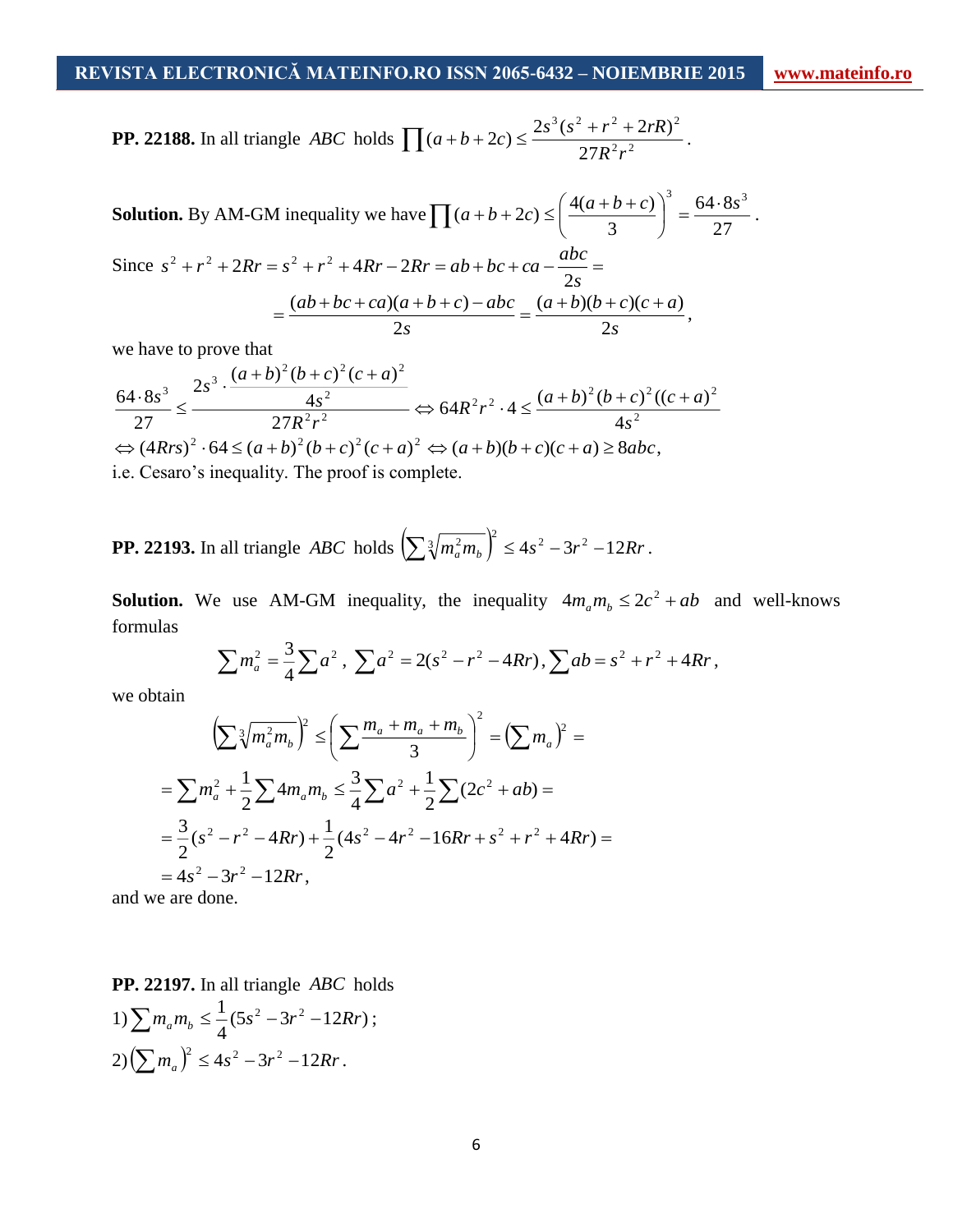**Solution.** We have the inequality  $4m_b m_c \leq 2a^2 + bc$ . Indeed

$$
4m_b m_c \le 2a^2 + bc \Leftrightarrow 16 \cdot \frac{2a^2 + 2c^2 - b^2}{4} \cdot \frac{2a^2 + 2b^2 - c^2}{4} \le (2a^2 + bc)^2
$$

 $\Leftrightarrow (b-c)^2(b+c+a)(b+c-a) \ge 0$ , true. Hence,

$$
\sum m_a m_b \le \frac{1}{4} \sum (2c^2 + ab) = \frac{1}{4} \Big( 4(s^2 - r^2 - 4Rr) + s^2 + r^2 + 4Rr \Big) =
$$
  
=  $\frac{1}{4} (5s^2 - 3r^2 - 12Rr)$ .

2)Since  $\sum m_a^2 = \frac{3}{4} \sum a^2$ 4  $m_a^2 = \frac{3}{4} \sum a^2$ , we obtain

$$
\left(\sum m_a\right)^2 = \sum m_a^2 + 2\sum m_a m_b = \frac{3}{2}(s^2 - r^2 - 4Rr) + \frac{1}{2}(5s^2 - 3r^2 - 12Rr) =
$$
  
= 4s<sup>2</sup> - 3r<sup>2</sup> - 12Rr,

and the proof is complete.

**PP. 22203.** In all triangle *ABC* holds  $\sum a(b^2 + c^2 + 4rr_a) \ge 9abc$ .

Solution. We denote with F the area of  $\triangle ABC$  and we have

$$
\sum a(b^2 + c^2 + 4rr_a) = \sum a\left(b^2 + c^2 + 4 \cdot \frac{F^2}{s(s-a)}\right) =
$$
  
= 
$$
\sum a(b^2 + c^2 + 4(s-b)(s-c)) = \sum a(b^2 + c^2 + a^2 - (b-c)^2) =
$$
  
= 
$$
\sum a(a^2 + 2bc) = \sum a^3 + 6abc \ge 3abc + 6abc = 9abc
$$
, and we are done.

**PP. 22237.** Let *K* be the symmedian point of triangle *ABC* . Prove that

$$
\sum \frac{AK}{bc} \le \frac{3}{\sqrt{a^2 + b^2 + c^2}}.
$$

**Solution.** Let  $s_a$ ,  $m_a$  be the symmedian respectively the median from A. We have

$$
s_a = \frac{2bc}{b^2 + c^2} m_a
$$
 and  $\sum m_a^2 = \frac{3}{4} \sum a^2$ .

Let  $D = AK \bigcap BC$ .

By Van Aubel theorem we obtain

$$
\frac{AK}{KD} = \frac{b^2 + c^2}{a^2} \Leftrightarrow \frac{AK}{s_a} = \frac{b^2 + c^2}{a^2 + b^2 + c^2} \Rightarrow
$$

$$
\Rightarrow AK = \frac{b^2 + c^2}{a^2 + b^2 + c^2} s_a = \frac{2bc}{a^2 + b^2 + c^2} m_a.
$$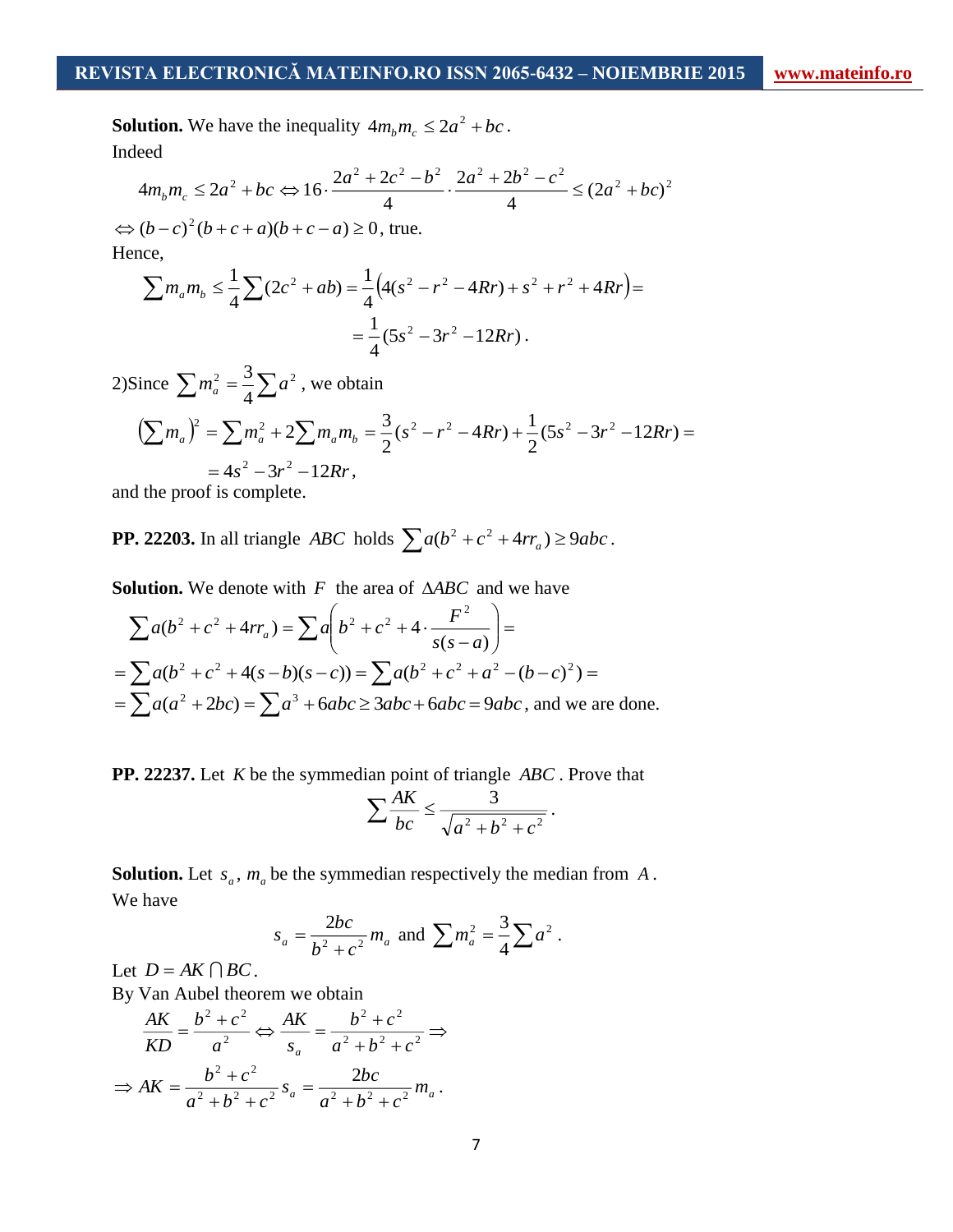Therefore,

$$
\sum \frac{AK}{bc} = \frac{2}{a^2 + b^2 + c^2} \sum m_a,
$$

and using the inequality  $x + y + z \le \sqrt{3(x^2 + y^2 + z^2)}$  we obtain

$$
\sum \frac{AK}{bc} \le \frac{2}{a^2 + b^2 + c^2} \sqrt{3} \sum m_a^2 =
$$
  
= 
$$
\frac{2}{a^2 + b^2 + c^2} \cdot \frac{3}{2} \sqrt{a^2 + b^2 + c^2} = \frac{3}{\sqrt{a^2 + b^2 + c^2}}.
$$

We have equality iff  $\triangle ABC$  is equilateral.

**PP. 22261.** In all triangle *ABC* holds  $\sum_{n=1}^{\infty} \sin \frac{n}{2} \le \sqrt{2 + \frac{6n}{r}}$ *A R cyc*  $2 + \frac{8}{5}$  $\sum_{r} \sin \frac{A}{2} \leq \sqrt{2 + \frac{6A}{r}}$ .

**Solution.** We shall prove the inequality  $\sum_{n=1}^{\infty} \sin \frac{n}{2} \leq \sqrt{2} + \frac{R}{8r}$ *A R*  $\frac{C}{cyc}$  2  $\sqrt{8}$ 2  $\sum_{r} \sin \frac{A}{2} \leq \sqrt{2 + \frac{R}{8r}}$ . Using the well-known inequality  $\sum_{n=1}^{\infty} \sin \frac{n}{2} \leq \frac{3}{2}$ 3  $\sum_{n=1}$  sin  $\frac{n}{2} \le$ *cyc*  $\frac{A}{2} \leq \frac{3}{4}$  it suffices to show that *<sup>r</sup> R r R r*  $\leq 2 + \frac{R}{2} \Leftrightarrow \frac{1}{2} \leq \frac{R}{2} \Leftrightarrow 2r \leq$ 4 8 1 8 2 4  $\frac{9}{1} \leq 2 + \frac{R}{1} \Leftrightarrow \frac{1}{1} \leq \frac{R}{1} \Leftrightarrow 2r \leq R$ , true, and we are done.

**PP. 22266.** In all triangle *ABC* holds *sr R <sup>r</sup> s a*  $\sum \sqrt{\frac{r_a}{s-a}} \leq \frac{4R+r}{\sqrt{sr}}$ .

**Solution.** If  $F$  is the area of  $\triangle ABC$  we have

$$
\sum \sqrt{\frac{r_a}{s-a}} = \sum \sqrt{\frac{F}{(s-a)^2}} = \sqrt{sr} \cdot \sum \frac{1}{s-a} = \sqrt{sr} \cdot \frac{4R+r}{sr} = \frac{4R+r}{\sqrt{sr}},
$$

and we are done.

**PP. 22273.** If 
$$
a, b, c > 0
$$
, then  $\frac{3}{2} \sum a^2 (b + c) \le (\sum a)(\sum a^2)$ .

**Solution.** The given inequality is written successively

 $3\sum a^2(b+c) \leq 2\sum a^3 + 2\sum a^2(b+c) \Leftrightarrow 2\sum a^3 \geq \sum a^2(b+c)$  $\Leftrightarrow$   $\sum a^3 \ge \sum$ *sym sym*  $a^3 \ge \sum a^2b$ , whih is true by Muirhead's inequality (because [3,0,0]  $\succ$  [2,1,0]), or by AM-

GM inequality.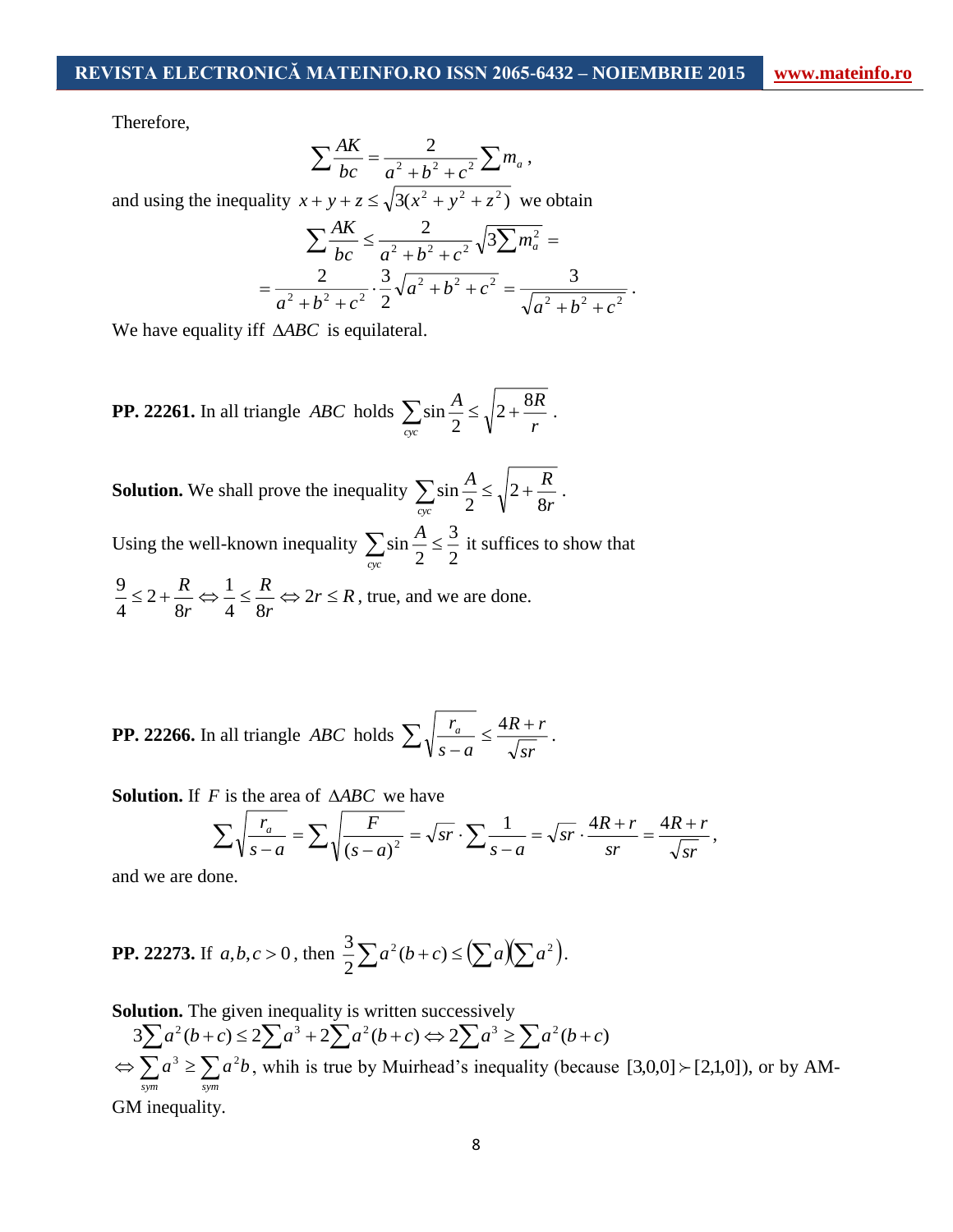**PP. 22300.** In all triangle *ABC* holds 
$$
\sum \frac{1}{(r_a + r_b)\sin A \sin B} \ge \frac{9R}{s^2}.
$$

Solution. Let F be the area of  $\triangle ABC$ . We have

$$
r_a + r_b = \frac{F}{s-a} + \frac{F}{s-b} = \frac{cF}{(s-a)(s-b)}.
$$

Since

$$
\sum (s-a)(s-b) = 3s^2 - 2s \sum ab = 3s^2 - 4s^2 + s^2 + r^2 + 4Rr = r(r+4R),
$$

we obtain

$$
\sum \frac{1}{(r_a + r_b)\sin A \sin B} = \sum \frac{(s-a)(s-b)}{cF} \cdot \frac{4R^2}{ab} = \frac{4R^2}{abcF} \sum (s-a)(s-b) =
$$

$$
= \frac{4R^2}{4Rrs \cdot rs} \cdot r(r+4R) = \frac{R(r+4R)}{rs^2}.
$$

So given inequality is written

$$
\frac{R(r+4R)}{rs^2} \ge \frac{9R}{s^2} \Leftrightarrow r+4R \ge 9r \Leftrightarrow R \ge 2r
$$
, true.

We have equality iff  $\triangle ABC$  is equilateral. The proof is complete.

#### **PP. 22301.** In all triangle *ABC* holds

*R*

1) 
$$
\sum \frac{(r_a + r_b)(r_b + r_c)}{ac} = 1 + \frac{41}{r}
$$
  
2) 
$$
\sum \frac{r_a + r_b}{c} = \frac{s}{r}.
$$

**Solution.** We have  $(s-a)(s-b)$ *cF <sup>s</sup> b F s a F*  $r_a + r_b = \frac{ }{s-a} + \frac{ }{s-b} = \frac{ }{(s-a)(s-b)}$  $+r_b = \frac{r}{s-a} + \frac{r}{s-b} = \frac{c}{(s-a)(s-b)}$  where *F* is the area of  $\triangle ABC$ . Also we use the identities  $\sum_{s=a}^1 = \frac{4R}{sr}$ *R <sup>r</sup> s a*  $\sum \frac{1}{s-a} = \frac{4R+r}{sr}, \sum \frac{1}{(s-a)(s-b)} = \frac{1}{r^2}$ 1  $(s-a)(s-b)$ 1  $(s-a)(s-b)$  *r*  $=$  $\sum \frac{1}{(s-a)(s-b)} = \frac{1}{r^2}.$ 1)  $\sum \frac{(r_a + r_b)(r_b + r_c)}{ac} = \frac{1}{(s-a)(s-b)(s-c)} \sum \frac{1}{s-b} = s \cdot \frac{4R+r}{sr} = 1 + \frac{4R}{r}$ *R sr*  $\frac{F^2}{(s-a)(s-b)(s-c)}\sum_{s}\frac{1}{s-b}=s\cdot\frac{4R+r}{sr}$ *F ac*  $(r_a + r_b)(r_b + r_c) =$   $\frac{F^2}{r_a + r_b} = \frac{4R + r}{r_a} = 1 + \frac{4R + r_c}{r_a} = 1 + \frac{4R + r_c}{r_a} = 1 + \frac{4R + r_c}{r_a} = 1 + \frac{4R + r_c}{r_a} = 1 + \frac{4R + r_c}{r_a} = 1 + \frac{4R + r_c}{r_a} = 1 + \frac{4R + r_c}{r_a} = 1 + \frac{4R + r_c}{r_a} = 1 + \frac{4R + r_c}{r_a} = 1 + \frac{4R + r_c}{r_a} = 1 + \frac{4R + r_c}{r_a} = 1$  $(s-a)(s-b)(s-c)$  $(r_a + r_b)(r_b + r_c)$   $F^2$  $\frac{F^2}{-a(s-b)(s-c)}\sum_{s\,-b} \frac{1}{s-b} = s\cdot \frac{4R+r}{sr} = 1+$  $=$  $\sum \frac{(r_a + r_b)(r_b + r_c)}{r_b} = \frac{F^2}{(r_a - r_b)(r_b - r_b)(r_b - r_b)} \sum \frac{1}{r_b - r_b} = s \cdot \frac{4R + r}{r_b} = 1 + \frac{4R}{r_b}.$ 2)  $\sum \frac{r_a + r_b}{c} = \sum \frac{r}{(s-a)(s-b)} = F \cdot \frac{1}{r^2} = \frac{s}{r}$ *s r F*  $s - a$  $(s - b)$ *F*  $\sum_{c} \frac{r_a + r_b}{c} = \sum_{(s-a)(s-b)} \frac{r}{s^2} = F \cdot \frac{1}{r^2} =$ Ξ  $\,+\,$ 2 1  $(s-a)(s-b)$ .

We are done.

#### **PP. 22339.** If  $x, y, z > 0$  then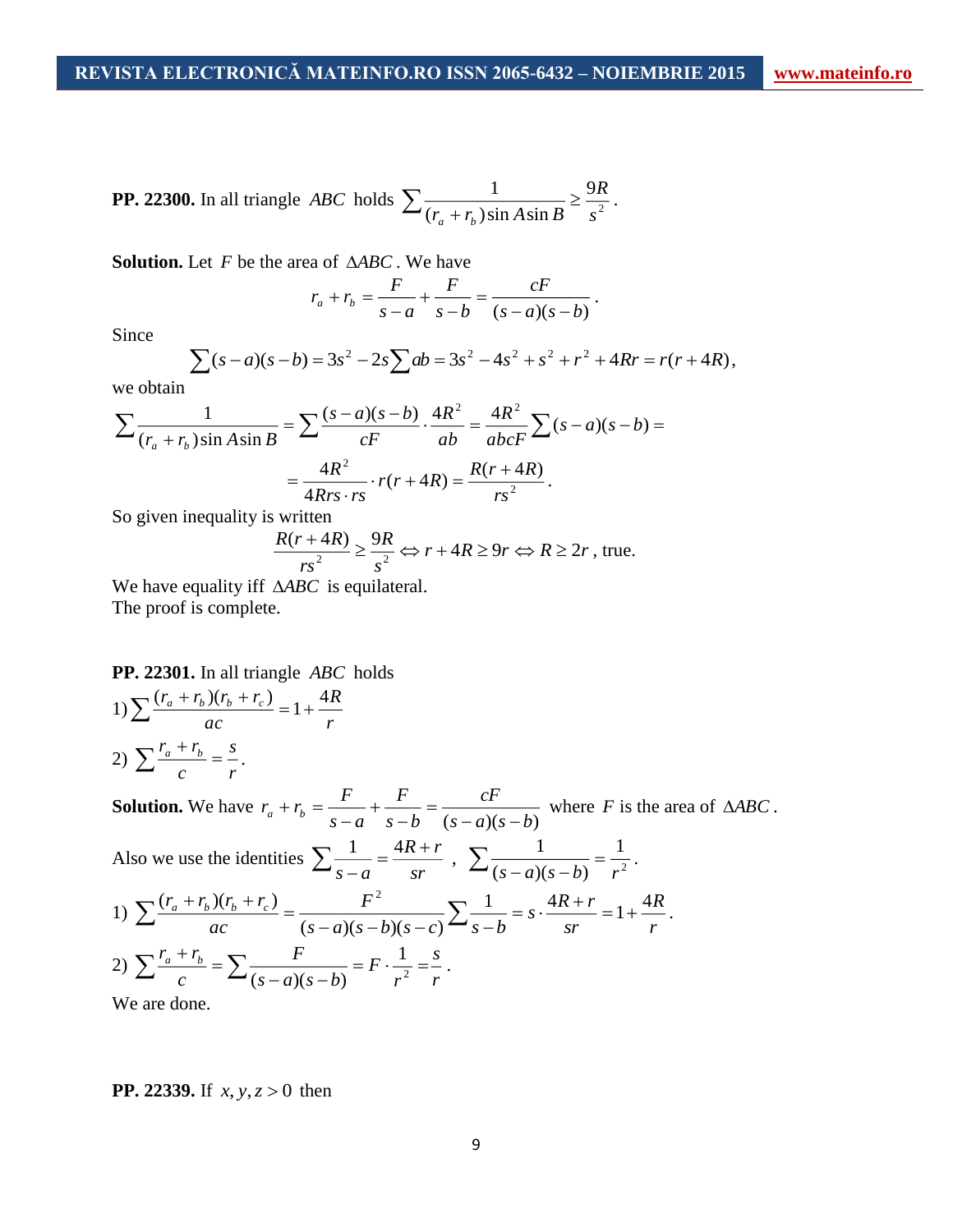$$
\left(\frac{x}{y} + \sqrt{\frac{y}{z}} + \sqrt[3]{\frac{z}{x}}\right)\left(\frac{y}{z} + \sqrt{\frac{z}{x}} + \sqrt[3]{\frac{x}{y}}\right)\left(\frac{z}{x} + \sqrt{\frac{x}{y}} + \sqrt[3]{\frac{y}{z}}\right) > \frac{27}{28}.
$$

**Solution.** By Hölder inequality we obtain that

$$
\left(\frac{x}{y} + \sqrt{\frac{y}{z}} + \sqrt[3]{\frac{z}{x}}\right)\left(\frac{y}{z} + \sqrt{\frac{z}{x}} + \sqrt[3]{\frac{x}{y}}\right)\left(\frac{z}{x} + \sqrt{\frac{x}{y}} + \sqrt[3]{\frac{y}{z}}\right) \ge
$$
\n
$$
\ge \left(\sqrt[3]{\frac{x}{y} \cdot \frac{y}{z} \cdot \frac{z}{x}} + \sqrt[3]{\sqrt{\frac{y}{z} \cdot \frac{z}{x} \cdot \frac{x}{y}}} + \sqrt[3]{\sqrt[3]{\frac{z}{x} \cdot \frac{x}{y} \cdot \frac{y}{z}}}\right)^3 = 27, \text{ and we are done.}
$$

**PP. 22343.** If 
$$
a_k > 0
$$
 ( $k = 1, 2, ..., n$ ), then 
$$
\sum_{\text{cyclic}} \frac{(3a_1 + a_2)\sqrt{a_2}}{\sqrt{a_1 + a_2}} \le 2\sqrt{2} \sum_{k=1}^n a_k.
$$

**Solution.** We have the inequality  $\frac{(3x+3)y}{2} \leq \sqrt{2(x+y)}$  $(3x + y)$ *<sup>x</sup> y <sup>x</sup> y*  $\frac{x + y}{y} \leq \sqrt{2}(x + y)$  $^+$  $\frac{y}{y} \leq \sqrt{2}(x+y)$ ,  $x, y > 0$ .

Indeed, we have

$$
\frac{(3x+y)\sqrt{y}}{\sqrt{x+y}} \le \sqrt{2}(x+y) \Leftrightarrow y(3x+y)^2 \le 2(x+y)^3 \Leftrightarrow
$$
  
\n
$$
\Leftrightarrow 9x^2y + 6xy^2 + y^3 \le 2x^3 + 6x^2y + 6xy^2 + 2y^3 \Leftrightarrow 2x^3 + y^3 \ge 3x^2y
$$
, which yields by  
\nAM-GM inequality  $x^3 + x^3 + y^3 \ge 3\sqrt[3]{x^6y^3} = 3x^2y$ .  
\nWe obtain  
\n
$$
\sum (3a_1 + a_2)\sqrt{a_2} = \sum (a_1 + b_2)x^2 + \sum (a_1 + a_2)x^2 + \sum (a_2 + a_1)x^2 + \sum (a_1 + a_2)x^2 + \sum (a_2 + a_2)x^2 + \sum (a_1 + a_2)x^2 + \sum (a_2 + a_2)x^2 + \sum (a_1 + a_2)x^2 + \sum (a_2 + a_2)x^2 + \sum (a_2 + a_2)x^2 + \sum (a_2 + a_2)x^2 + \sum (a_2 + a_2)x^2 + \sum (a_2 + a_2)x^2 + \sum (a_2 + a_2)x^2 + \sum (a_2 + a_2)x^2 + \sum (a_2 + a_2)x^2 + \sum (a_2 + a_2)x^2 + \sum (a_2 + a_2)x^2 + \sum (a_2 + a_2)x^2 + \sum (a_2 + a_2)x^2 + \sum (a_2 + a_2)x^2 + \sum (a_2 + a_2)x^2 + \sum (a_2 + a_2)x^2 + \sum (a_2 + a_2)x^2 + \sum (a_2 + a_2)x^2 + \sum (a_2 + a_2)x^2 + \sum (a_2 + a_2)x^2 + \sum (a_2 + a_2)x^2 + \sum (a_2 + a_2)x^2 + \sum (a_2 + a_2)x^2 + \sum (a_2 + a_2)x^2 + \sum (a_2 + a_2)x^2 + \sum (a_2 + a_2)x^2 + \sum (a_2 + a_2)x^2 + \sum (a_2 + a_2)x^2 + \sum (a_2 + a_2)x^2 + \sum (a_2 + a_2)x^2 + \sum (a_2 + a_2)x^2 + \sum (a_2 + a_2)x^
$$

$$
\sum_{\text{cyclic}} \frac{(3a_1 + a_2)\sqrt{a_2}}{\sqrt{a_1 + a_2}} \le \sum_{\text{cyclic}} \sqrt{2}(a_1 + a_2) = 2\sqrt{2}\sum_{k=1}^n a_k
$$
, and the proof is complete.

**PP. 22344.** If 
$$
x, y > 0
$$
, then  
\n
$$
1) 2 \le \sqrt{\frac{x+y}{2x}} + \sqrt{\frac{2x}{x+y}} \le \frac{x+y}{\sqrt{xy}}.
$$
\n
$$
2) 4 \le \left(\sqrt{\frac{x+y}{2x}} + \sqrt{\frac{2x}{x+y}}\right)\left(\sqrt{\frac{x+y}{2y}} + \sqrt{\frac{2y}{x+y}}\right) \le \frac{(x+y)^2}{xy}.
$$

**Solution.** 1) The inequality  $\sqrt{\frac{x+y}{2}} + \sqrt{\frac{2x}{2}} \ge 2$ 2 ≥  $\, + \,$  $\frac{+y}{+}$ *<sup>x</sup> y x x*  $\frac{x+y}{z} + \sqrt{\frac{2x}{x}} \ge 2$  yields immediately by  $AM - GM$  inequality.

By AM-HM inequality we have

$$
\sqrt{\frac{2x}{x+y}} = \sqrt{\frac{1}{y} \cdot \frac{2xy}{x+y}} \le \sqrt{\frac{x+y}{2y}}
$$
, and then it suffices to prove that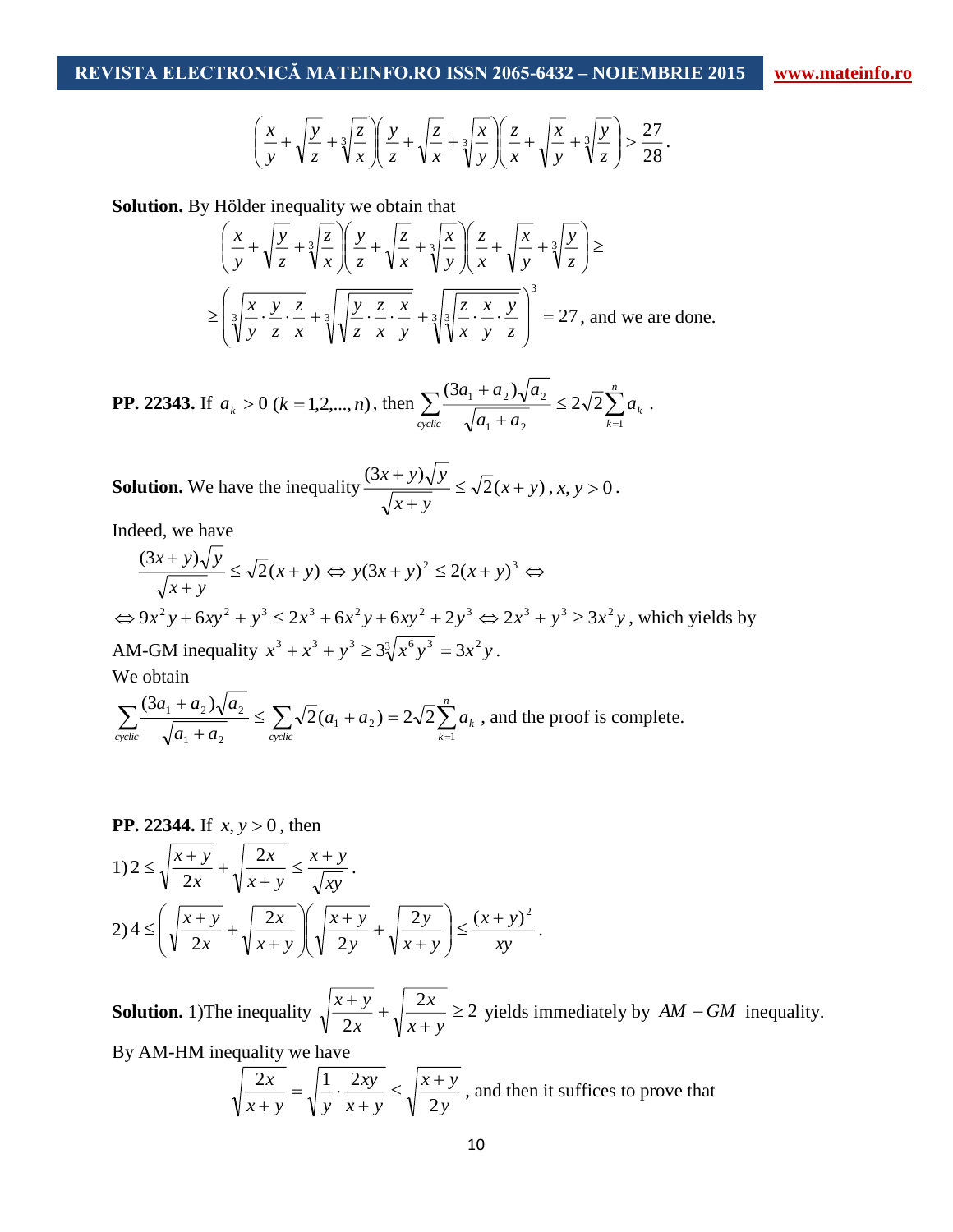$$
\sqrt{\frac{x+y}{2x}} + \sqrt{\frac{x+y}{2y}} \le \frac{x+y}{\sqrt{xy}} \Leftrightarrow \frac{1}{\sqrt{2x}} + \frac{1}{\sqrt{2y}} \le \frac{\sqrt{x+y}}{\sqrt{xy}} \Leftrightarrow \sqrt{x} + \sqrt{y} \le \sqrt{2(x+y)},
$$

which is AM-GM inequality for numbers  $\sqrt{x}$  and  $\sqrt{y}$ . 2)By 1) we have also that

$$
2 \le \sqrt{\frac{x+y}{2y}} + \sqrt{\frac{2y}{x+y}} \le \frac{x+y}{\sqrt{xy}},
$$

and by multiplying we obtain the desired inequality. The proof is complete.

# 2.CÂTEVA PROBLEME DE LICEU TRATATE METODIC

### **Profesori : Gheorghe Alexe , Colegiul National "Gheorghe Munteanu Murgoci " , Braila George-Florin Serban , Liceul Pedagogic "D.P.Perpessicius " , Braila**

1)Se considera polinomul  $P(x) = x^3 - x - 1$ .

a)Studiati ireductibilitatea polinomului P in C[x] ,R[x] si Q[x].Descrieti care sunt dificultatile ce le-ar putea avea un elev in rezolvarea acestei probleme.

b)Notam cu a,b si c radacinile polinomului  $P \in C[x]$ . Sa se calculeze  $a^2 + b^2 + c^2$  si  $a^3 + b^3 + c^3$ .

c)Un elev afirma:

Deoarece  $a^2 + b^2 + c^2 > 0$  rezulta ca toate radacinile lui P sunt reale.

Explicati in ce consta greseala din rationamentul acestui elev . Propuneti o modalitate de actiune ( la clasa ) pentru corectarea acestei greseli.

2) a) Fie  $x \in (-1,1)$ . Determinati  $\lim nx^n$ . *n* →∞

b) Calculati  $\lim_{h \to 0} \int_{0}^{1}$  $\lim_{n\to\infty}\int_0^{\infty}$ 1 *n n x dx*  $\lim_{x \to \infty} \int_0^1 \frac{x^6}{x^2 + 1} dx$  si  $\lim_{n \to \infty} \int_0^1 dx$  $\lim_{n\to\infty}\int_0^{\infty}\frac{dx}{x^2}$ 1 *n*  $\lim_{n\to\infty}\int_0^1\frac{nx}{x^2+1}dx$  $\lim_{x \to \infty} \int_0^1 \frac{hx}{x^2 + 1} dx$ . Comentati din punct de vedere metodic

rezultatele obtinute .

.

c) Fie  $f:[0,1] \to \mathbb{R}$ , o functie derivabila cu derivate continua. Utilizand eventual metoda integrarii prin parti aratati ca  $\lim_{n \to \infty} \int_{0}^{1}$  $\lim_{n\to\infty}\int_0^1 nx^n f(x)dx = f(1).$ 

d) Observam ca subpunctul c) este o generalizare a subpunctului b) , construiti un alt exemplu de analiza matematica pentru a pune in evidenta trecerea de la particular la general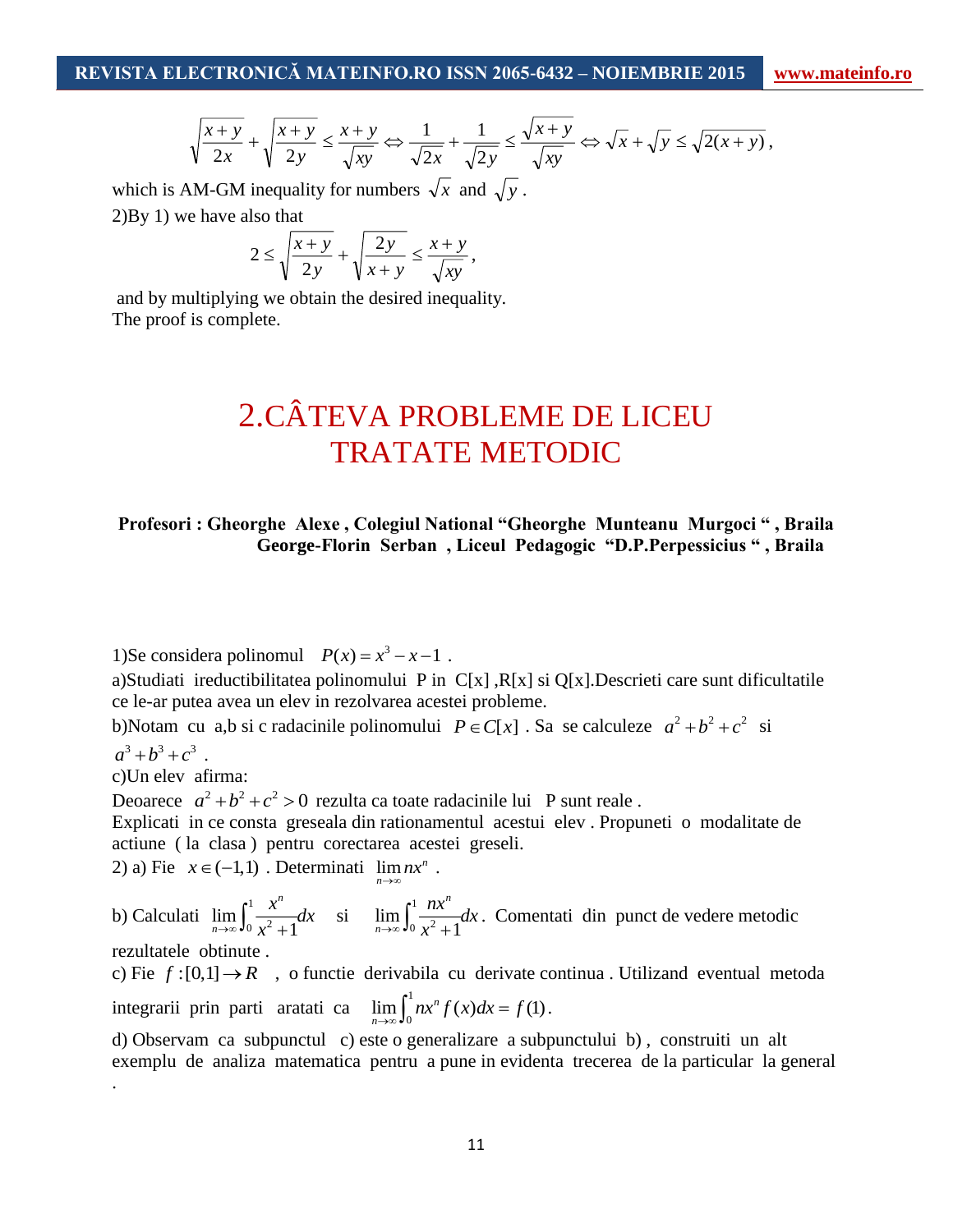3) a) Sa se demonstreze ca orice triunghi ABC din plan are loc inegalitatea

 $\sin \frac{A}{2} \sin \frac{B}{2} \sin \frac{C}{2} \leq \frac{1}{2}$ 2 2 2 8  $\frac{A}{\epsilon}$ sin  $\frac{B}{\epsilon}$  in  $\frac{C}{\epsilon}$   $\leq$   $\frac{1}{\epsilon}$ . Cand se realizeaza cazul de egalitate ? b) Este adevarat urmatorul rezultat :

Fie ABC un triunghi si P un punct interior triunghiului . Fie  $A^{\dagger}$ ,  $B^{\dagger}$  si  $C^{\dagger}$  picioarele perpendicularelor din P pe laturile triunghiului . Atunci

$$
PA^{\dagger} + PB^{\dagger} + PC^{\dagger} \leq \frac{1}{2}(PA + PB + PC)
$$
.

Folosind (eventual) rezultatul de mai sus , sa se rezolve urmatoarea problema : Fie ABC un triunghi si P un punct interior triunghiului . Sa se arate ca cel putin unul dintre unghiurile  $\mathcal{P}AB$ ,  $\mathcal{P}AC$  si  $\mathcal{P}CB$  are masura mai mica sau egala cu 30<sup>0</sup>. c) Se considera urmatorul enunt : In orice triunghi medianele sun concurente . Sa se demonstreze in cel putin doua moduri acest enunt ( de exemplu sintetic , analitic , vectorial etc ) .Sa se explice din punct de vedere metodic care este diferenta dintre tehnicile folosite .Care dintre tehnicile folosite va este mai comoda in predare ? Care credeti ca este mai potrivita , mai utila sau pe placul elevilor ?

|                                      |           | 1)a) Studiem numarul de radacini reale ale polinomului $P(x)$ cu sirul lui Rolle. |                 |  |
|--------------------------------------|-----------|-----------------------------------------------------------------------------------|-----------------|--|
| X                                    |           |                                                                                   |                 |  |
|                                      | $-\infty$ |                                                                                   |                 |  |
|                                      |           |                                                                                   |                 |  |
|                                      | $\infty$  |                                                                                   |                 |  |
| $P^{\scriptscriptstyle\parallel}(x)$ |           |                                                                                   |                 |  |
| P(x)                                 |           | $9 + 2\sqrt{3}$                                                                   | $9 - 2\sqrt{3}$ |  |
|                                      | $-\infty$ |                                                                                   |                 |  |
|                                      |           |                                                                                   |                 |  |
|                                      | $\infty$  |                                                                                   |                 |  |

Solutii:

$$
P(x) = 3x^2 - 1, P'(x) = 3x^2 - 1 = 0, x \in \{-\frac{\sqrt{3}}{3}, \frac{\sqrt{3}}{3}\}, P(\frac{\sqrt{3}}{3}) = \frac{9 - 2\sqrt{3}}{9}, P(-\frac{\sqrt{3}}{3}) = \frac{9 + 2\sqrt{3}}{9}
$$

. Deci polinomul  $P(x)$  are o singura radacina reala  $x_1$  $x_1 \in (-\infty, -\frac{\sqrt{3}}{3})$ ,  $x_2, x_3 \in C \setminus R$ . Descompunerea in factori ireductibili a lui P(x) in C[x] este  $P(x) = (x - x_1)(x - x_2)(x - x_3)$ ,  $P(x) = (x - x_1)(x - u - iv)(x - u + iv) = (x - x_1)[(x - u)^2 + v^2]$ . Radacini rationale nu admite deoarece

 $P(1) = 1 \neq 0$  si  $P(-1) = 1 \neq 0$ . Radacinile rationale la un polinom in Z[x] se cauta printer fractiile *p q* , p divisor pentru termenul liber , iar q divisor pentru coeficientul termenului de gradul cel mai mare, adica p,q| 1,  $p, q \in \{-1,1\}$ , am aratat ca -1 si 1 nu sunt radacini ale lui P . Deci polinomul  $P(x)$  este ireductibil in  $Q[x]$  si reductibil in  $R[x]$  si  $C[x]$  . Elevul ar putea intimpina dificultati in problema stabilirea numarului de radacini reale ale lui f (aplicarea sirulului lui Rolle ).Unii pot gresi afirmand ca radacinile a, b si c sunt reale deoarece  $a^2 + b^2 + c^2 = 2 > 0$ .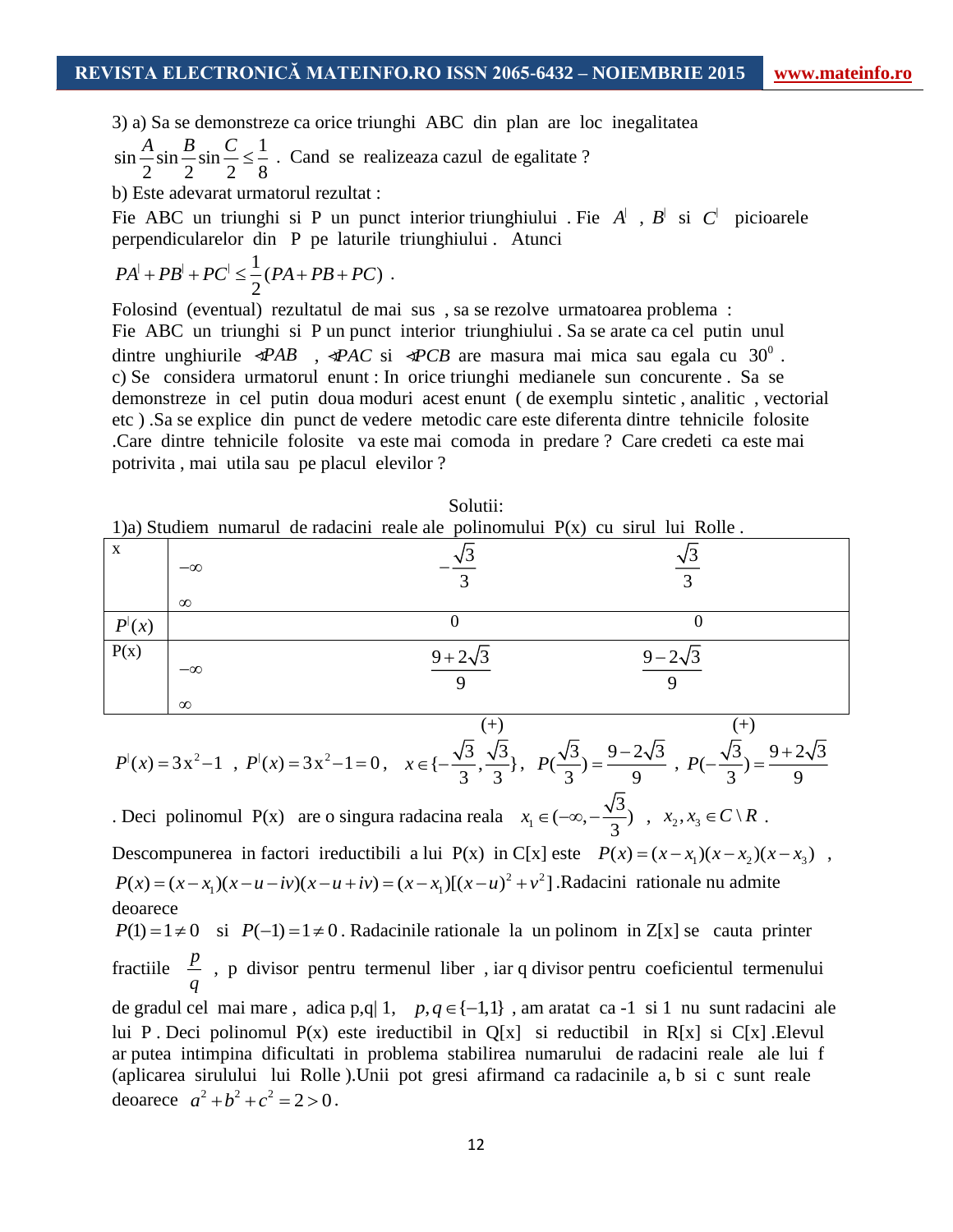b) Aplic relatiile lui Viete  $a+b+c=0$ ,  $ab+bc+ca=-1$  si  $abc=-1$ . Calculez  $a^2 + b^2 + c^2 = (a+b+c)^2 - 2(ab+bc+ac) = 0+2=2$ . Punem conditia ca a, b si sunt radacini ale polinomului P(x). Adica  $a^3 - a + 1 = 0$ ,  $b^3 - b + 1 = 0$ ,  $c^3 - c + 1 = 0$ . Le adun si obtin  $a^3 + b^3 + c^3 - (a+b+c) + 3 = 0$ ,  $a^3 + b^3 + c^3 = -3$ .

c) Avem exemplul  $a = 3$ ,  $b = i$  si  $c = -i$  atunci  $a^2 + b^2 + c^2 = 9 - 1 - 1 = 7 > 0$ . Avem o radacina reala si doua complexe conjugate . Exista si numere pur complexe pentru care suma patratelor lor sa fie pozitiva . Daca am fi avut  $a^2 + b^2 + c^2 < 0$  atunci ar fi rezultat ca a, b si c nu sunt toate reale (adica una este reala si celelalte sunt complexe conjugate ) deoarece daca a,b si c sunt reale rezulta ca  $a^2 + b^2 + c^2 \ge 0$ . Profesorul propune elevilor sa gaseasca si alte exemple .

2) a) A vem czzul de nedeterminare 
$$
\lim_{n\to\infty} nx^n = \infty \cdot 0
$$
.   
\nAplic Criteriul lui Cesaro-Stolz.  
\n $\lim_{n\to\infty} nx^n = \lim_{n\to\infty} \frac{n}{x^{-n}} = \lim_{n\to\infty} \frac{n+1-n}{x^{-n-1}-x^{-n}} = \lim_{n\to\infty} \frac{x^n}{x^{-n}(x^{-1}-1)} = \lim_{n\to\infty} \frac{x^n}{x^{-1}-1} = \frac{0}{x^{-1}-1} = 0$ ,  $\text{daca } x \neq 0$ .  
\nDaca x = 0 atunci  $\lim_{n\to\infty} x^n = 0$ .  
\nb) Daca  $x \in [0,1]$ ,  $0 \le \frac{x^n}{x^2+1} \le x^n$ ,  $\text{resulta } 0 \le \int_0^1 \frac{x^n}{x^2+1} dx \le \int_0^1 x^n dx = \frac{1}{n+1} \rightarrow 0$ .  
\n $\lim_{n\to\infty} \int_0^1 \frac{nx^n}{x^2+1} dx = 0$ .  
\n $\lim_{n\to\infty} \int_0^1 \frac{nx^n}{x^2+1} dx = \frac{n}{n+1} \int_0^1 \frac{x^{n+1}}{x^2+1} dx = \frac{n}{n+1} [\frac{1}{2} - \int_0^1 x^{n+1} (\frac{1}{x^2+1})^1 dx] = \frac{n}{n+1} [\frac{1}{2} + 2 \int_0^1 \frac{x^{n+2}}{(x^2+1)^2} dx]$   
\nAm aplicat integrarea prin parti. Pentu  $x \in [0,1]$   $\text{avem } 0 \le \frac{x^{n+2}}{(x^2+1)^2} \le x^{n+2}$   $\text{devarace}$   
\n $x^{n+2} [ (x^2+1)^2 -1] \ge 0$   $(\forall) x \in [0,1]$   $x^{n+2} (x^4+2x^2) \ge 0$   $(\forall) x \in [0,1]$ . Integrate de la 0 la 1  
\nin inggaliate si obtin  $0 \le \int_0^1 \frac{x^{n+2}}{(x^2+1)^2} dx \le \int_0^1 x^{n+2} dx = \frac{$ 

 $mx^{n+1} \leq f^{\prime}(x) x^{n+1} \leq Mx^{n+1}$ ,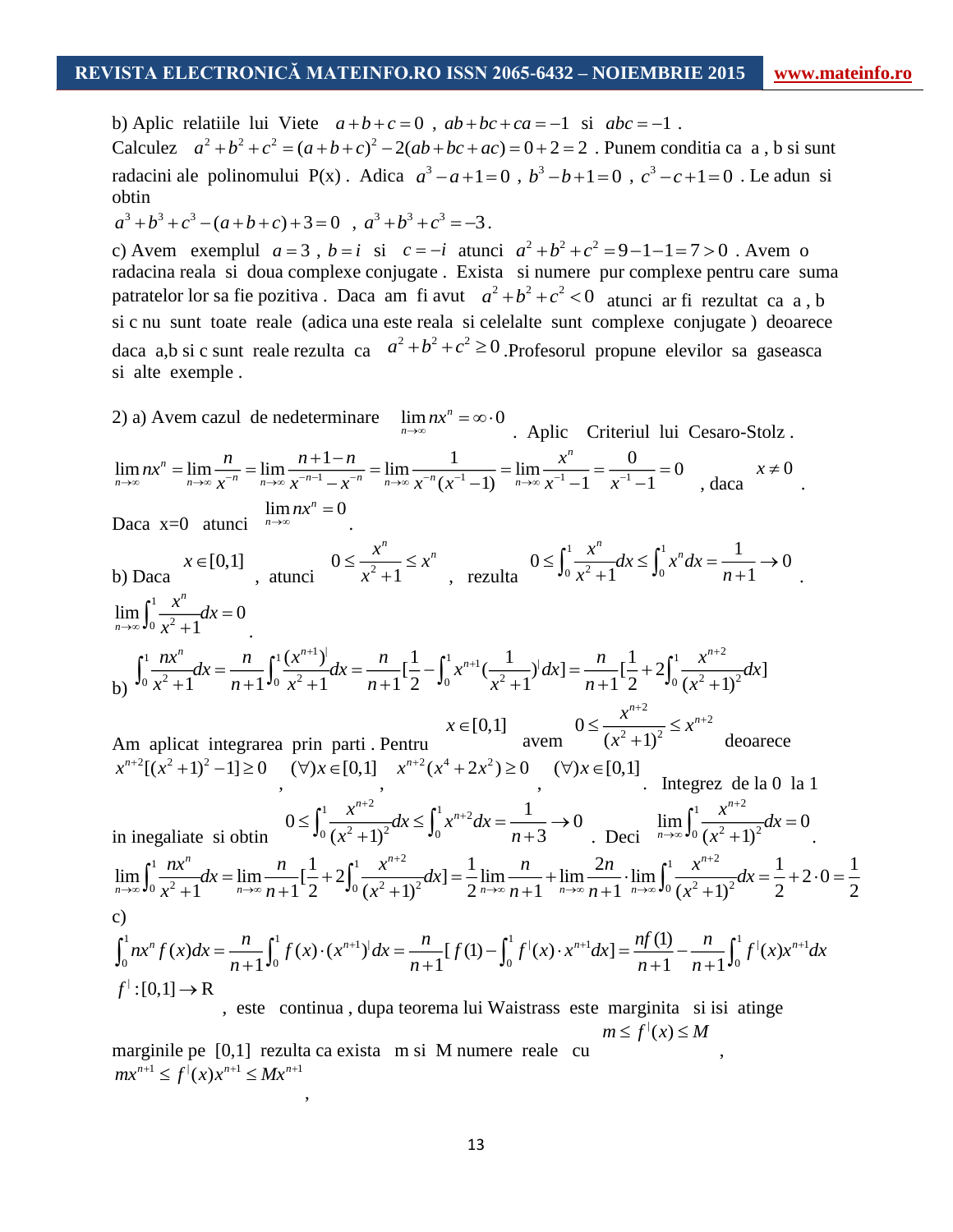$$
0 \leftarrow \frac{m}{n+2} = \int_0^1 mx^{n+1} dx \le \int_0^1 f^{\parallel}(x)x^{n+1} dx \le \int_0^1 Mx^{n+1} dx = \frac{M}{n+2} \to 0 \quad \lim_{n \to \infty} \int_0^1 f^{\parallel}(x)x^{n+1} dx = 0
$$
  
\n
$$
\lim_{n \to \infty} \int_0^1 nx^n f(x) dx = \lim_{n \to \infty} \frac{nf(1)}{n+1} - \lim_{n \to \infty} \frac{n}{n+1} \cdot \lim_{n \to \infty} \int_0^1 f^{\parallel}(x)x^{n+1} dx = f(1) - 1 \cdot 0 = f(1)
$$
  
\n
$$
\lim_{n \to \infty} \int_0^1 x^n f(x) dx = \lim_{n \to \infty} \frac{1}{n+1} \int_0^1 (x^{n+1})^{\parallel} f(x) dx = \lim_{n \to \infty} \frac{1}{n+1} [f(1) - \int_0^1 x^{n+1} f^{\parallel}(x) dx]
$$
  
\n
$$
\lim_{n \to \infty} \int_0^1 x^n f(x) dx = \lim_{n \to \infty} \frac{f(1)}{n+1} - \lim_{n \to \infty} \frac{1}{n+1} \int_0^1 x^{n+1} f^{\parallel}(x) dx = 0 - 0 = 0
$$
  
\n
$$
\lim_{n \to \infty} \int_0^1 \frac{x^n}{x^2 + 1} dx = 0 \qquad \lim_{n \to \infty} \int_0^1 nx^n f(x) dx = f(1)
$$
  
\n
$$
\lim_{n \to \infty} \int_0^1 \frac{nx^n}{x^2 + 1} dx = 0 \qquad \lim_{n \to \infty} \int_0^1 nx^n f(x) dx = f(1)
$$
  
\n
$$
\lim_{n \to \infty} \int_0^1 \frac{nx^n}{x^2 + 1} dx = \lim_{n \to \infty} \int_0^1 x^n f(x) dx = f(1)
$$
  
\n
$$
\lim_{n \to \infty} \int_0^1 \frac{nx^n}{x^2 + 1} dx = 0 \qquad \lim_{n \to \infty} \int_0^1 nx^n f(x) dx = 0
$$
  
\n
$$
\lim_{n
$$

 $\int_{1}^{1} mx^{n+1} dx \leq \int_{0}^{1} f^{1}(x)x^{n+1} dx \leq \int_{0}^{1} M x^{n+1} dx$ <br>  $ddx = \lim_{n \to \infty} \frac{nf(1)}{n+1} - \lim_{n \to \infty} \frac{n}{n+1} \cdot \lim_{n \to \infty} \int_{0}^{1} f^{1}(x) dx$ <br>  $f(x)dx = \lim_{n \to \infty} \frac{1}{n+1} \int_{0}^{1} (x^{n+1}) f(x) dx = \lim_{n \to \infty} \frac{f(1)}{n+1} - \lim_{n \to \infty} \frac{1}{n+$ 3)a) Metoda 1 : Folosesc formulele  $\sin \frac{A}{2} = \sqrt{\frac{(p-b)(p-c)}{2}}$ 2 *A*  $(p - b)(p - c)$ *bc*  $=\sqrt{\frac{(p-v)(p-c)}{r}}$ ,  $\sin \frac{B}{q} = \frac{(p-a)(p-c)}{2}$ 2 *B*  $(p-a)(p-c)$ *ac*  $=\sqrt{\frac{(p-a)(p-c)}{2}}$ ,  $\sin \frac{C}{2} = \sqrt{\frac{(p-a)(p-b)}{2}}$ 2 *C*  $|(p-a)(p-b)$ *ab*  $=\sqrt{\frac{(p-a)(p-b)}{a}}$ , deci  $\sin \frac{A}{2} \sin \frac{B}{2} \sin \frac{C}{2} = \sqrt{\frac{(p-b)(p-c)}{(p-a)(p-c)}} \sqrt{\frac{(p-a)(p-b)}{(p-a)(p-b)}} = \frac{(p-a)(p-b)(p-c)}{(p-a)(p-b)(p-c)}$ 2 2 2 *A*  $B \cap C$   $(p-b)(p-c)$   $(p-a)(p-c)$   $(p-a)(p-b)$   $(p-a)(p-b)(p-c)$ *bc ac ab abc*  $=\sqrt{(p-v)(p-v)}\sqrt{(p-u)(p-v)}\sqrt{(p-u)(p-v)} = \sqrt{(p-u)(p-v)(p-v)}$ Folosesc inegalitatea mediilor  $\sqrt{xy} \leq \frac{x+1}{2}$  $\frac{x}{xy} \leq \frac{x+y}{2}$  $\leq \frac{x+y}{2}$ ,  $xy \leq (\frac{x+y}{2})^2$  $xy \leq (\frac{x+y}{2})$  $\leq \left(\frac{x+y}{2}\right)^2$ ,  $(p-a)(p-b) \leq (\frac{p-a+p-b}{2})^2 = (\frac{2p-a-b}{2})^2 = (\frac{a+b+c-a-b}{2})^2 = (\frac{c}{2})^2$  si analoagele  $(p-a)(p-c) \leq (\frac{p-a+p-c}{2})^2 = (\frac{2p-a-c}{2})^2 = (\frac{a+b+c-a-c}{2})^2 = (\frac{b}{2})^2$  $p-a(p-c) \leq \left(\frac{p-a+p-c}{2}\right)^2 = \left(\frac{2p-a-c}{2}\right)^2 = \left(\frac{a+b+c-a-c}{2}\right)^2 = \left(\frac{b-a-b}{2}\right)^2$  $(p-b)(p-c) \leq (\frac{p-b+p-c}{2})^2 = (\frac{2p-b-c}{2})^2 = (\frac{a+b+c-b-c}{2})^2 = (\frac{a}{2})^2$ . Le inmultim si rezulta  $[(p-a)(p-b)(p-c)]^2 \leq (\frac{abc}{8})^2$  $(p-a)(p-b)(p-c)^2 \leq \left(\frac{abc}{8}\right)^2$ ,  $(p-a)(p-b)(p-c) \leq \frac{ab}{8}$  $p - a)(p - b)(p - c) \leq \frac{abc}{2}$ ,  $(p-a)(p-b)(p-c)$ , 1 8  $p - a$  $(p - b)(p - c)$  $\frac{-a(x)-b(x)-c}{abc} \leq \frac{1}{8}$ ,  $\sin \frac{A}{2} \sin \frac{B}{2} \sin \frac{C}{2} \leq \frac{1}{8}$  $\frac{A}{2}\sin\frac{B}{2}\sin\frac{C}{2}\leq\frac{1}{8}$ . Metoda 2 :  $f:[0,\frac{\pi}{2})$  $\frac{\pi}{\epsilon}$   $\rightarrow$  *R*,  $f(x)$  = ln(sin x),  $f'(x)$  = ctgx,  $f''(x)$ 2  $f''(x) = \frac{-1}{\sin^2 x} < 0$  $=\frac{-1}{1}$  < 0,  $(\forall x \in [0, \frac{\pi}{2})$ f concave pe  $[0, \frac{\pi}{2})$  $\frac{\pi}{2}$ ). Aplic inegalitatea lui Jensen  $f(\frac{x+y+z}{2}) \ge \frac{f(x)+f(y)+f(z)}{2}$  $\frac{y+z}{3}) \geq \frac{f(x)+f(y)}{3}$  $f(\frac{x+y+z}{z}) \geq \frac{f(x)+f(y)+f(z)}{z},$ luam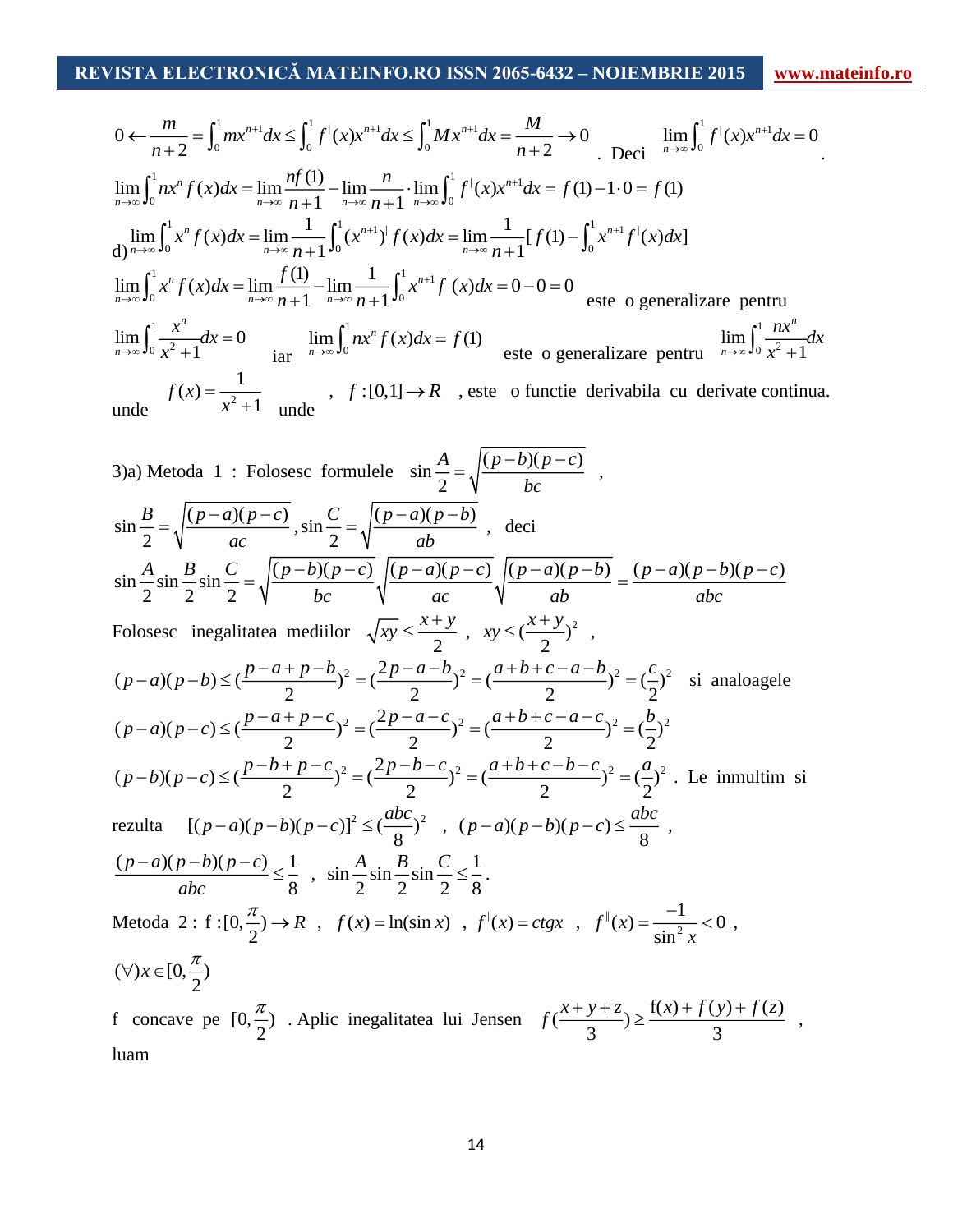$$
x = \frac{A}{2}, y = \frac{B}{2}, z = \frac{C}{2}, f(30^0) = f(\frac{A+B+C}{6}) \ge \frac{R(\frac{A}{2}) + f(\frac{B}{2}) + f(\frac{C}{2})}{3} = \frac{\ln(\sin\frac{A}{2}\sin\frac{B}{2}\sin\frac{C}{2})}{3}
$$
  
\n3ln(sin 30°) = ln( $\frac{1}{2}$ )<sup>2</sup>  $\ge \ln(\sin\frac{A}{2}\sin\frac{B}{2}\sin\frac{C}{2})$ ,  $\sin\frac{A}{2}\sin\frac{B}{2}\sin\frac{C}{2} \le \frac{1}{8}$ .  
\nb)Presupun prin reduce re la absurd ca  $m(\Phi ABB) > 30^{\circ}$ ,  $m(\Phi BC) > 30^{\circ}$ ,  $m(\Phi AC) > 30^{\circ}$   
\nsin:  $[0, \frac{\pi}{2}] \rightarrow [0,1]$ , strict crescatoare pe  $[0, \frac{\pi}{2}]$ . Unghiririle  $\Phi AB$ ,  $\Phi BC$ ,  $\Phi AC$  sunt  
\nascutite,  $30^{\circ} < m(\Phi AB) > 90^{\circ}$ ,  $30^{\circ} < m(\Phi BC) < 90^{\circ}$ ,  $30^{\circ} < m(\Phi AC) < 90^{\circ}$ .  
\nRezulta  $\sin(\Phi AB) > \frac{1}{2}$ ,  $\sin(\Phi BC) > \frac{1}{2}$ ,  $\sin(\Phi AC) > \frac{1}{2}$ , deci  $\sin(\Phi AB) = \frac{PC}{PA} > \frac{1}{2}$ ,  
\n $\sin(4PBC) = \frac{PA}{PB} > \frac{1}{2}$ ,  $\sin(\Phi ABC) > \frac{1}{2}$ ,  $PA + PB + PC > \frac{1}{2}(PA + PB + PC)$  false,  
\ncontrazice toorema lui Erdoss Mordell, data mai sus rezulta ca el putin unul dintre  
\nunghiririle  $\Phi AB$ ,  $\Phi AC$  si  $\Phi CB$  are masura mai mica sau egala cu 30°.  
\nc) Metoda 1 (Sintetic 1): Folosim Reciproca Teoremei lui Ceva :  $AB = AC$ ,  $BC = B'A$   
\nc  $AC = CB$ ,  
\n $CA = CB$ ,